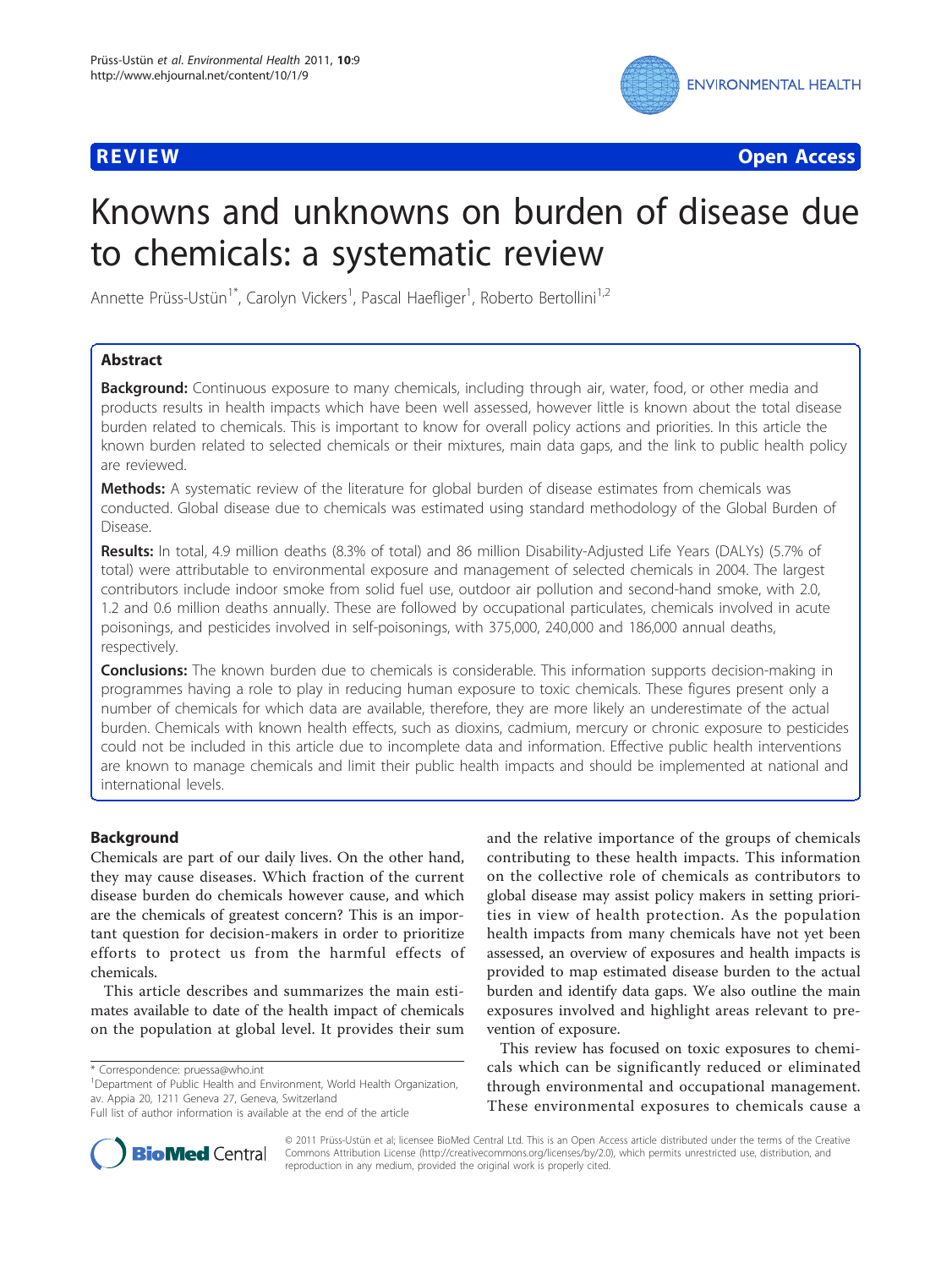<span id="page-1-0"></span>disease burden of unknown magnitude, and have yet been attracting considerable attention of the public, policy makers and research communities. This situation has been the main motivation for undertaking this review, and for defining its focus. Chemical exposures that are not primarily linked to environmental management, as for example active smoking, are not addressed in this review. Radioactive substances have equally not been included here, as they have a different mechanism of action, often concern other interest groups and require a specific set of safety measures. Indirect consequences of chemicals, acting for example through climate change, have not been taken into account.

#### Human exposure to chemicals

Chemicals, whether of natural origin or produced by human activities, are part of our environment. Naturally occurring chemicals include arsenic and fluoride in drinking water, suspended particulate matter and sulfur dioxide from volcanic emission or forest fires, or naturally occurring toxins. Manufactured chemicals include industrial and agricultural products such as pesticides, petroleum products, processed metals, and products of combustion such as toxic gases and particles from industrial emissions and burning of fuel. Some chemicals are manufactured for specific uses, while others are unwanted by-products, wastes, or products of combustion.

Their chemical, physical and toxicological properties vary greatly - while many are not hazardous or persistent, some are life-threatening on contact and some persist in the environment, accumulate in the food chain, travel large distances from where they are released, and are harmful to human health in small amounts. Human exposure can occur at different stages of the life-cycle of a chemical, including through occupational exposure during manufacture, use and disposal, consumer exposure, exposure to contaminated products, or environmental exposure to toxic waste (Figure 1). Exposure can occur via various pathways, including inhalation of contaminated air and dust, ingestion of contaminated water and food, dermal exposure to chemical or contaminated products, or fetal exposure during pregnancy (Table [1](#page-2-0)). Further information on human exposure to chemicals is available from a variety of documents [[1-4\]](#page-12-0). As illustrated in Figure 1, several sectors and programmes have a role to play in preventing human exposure to

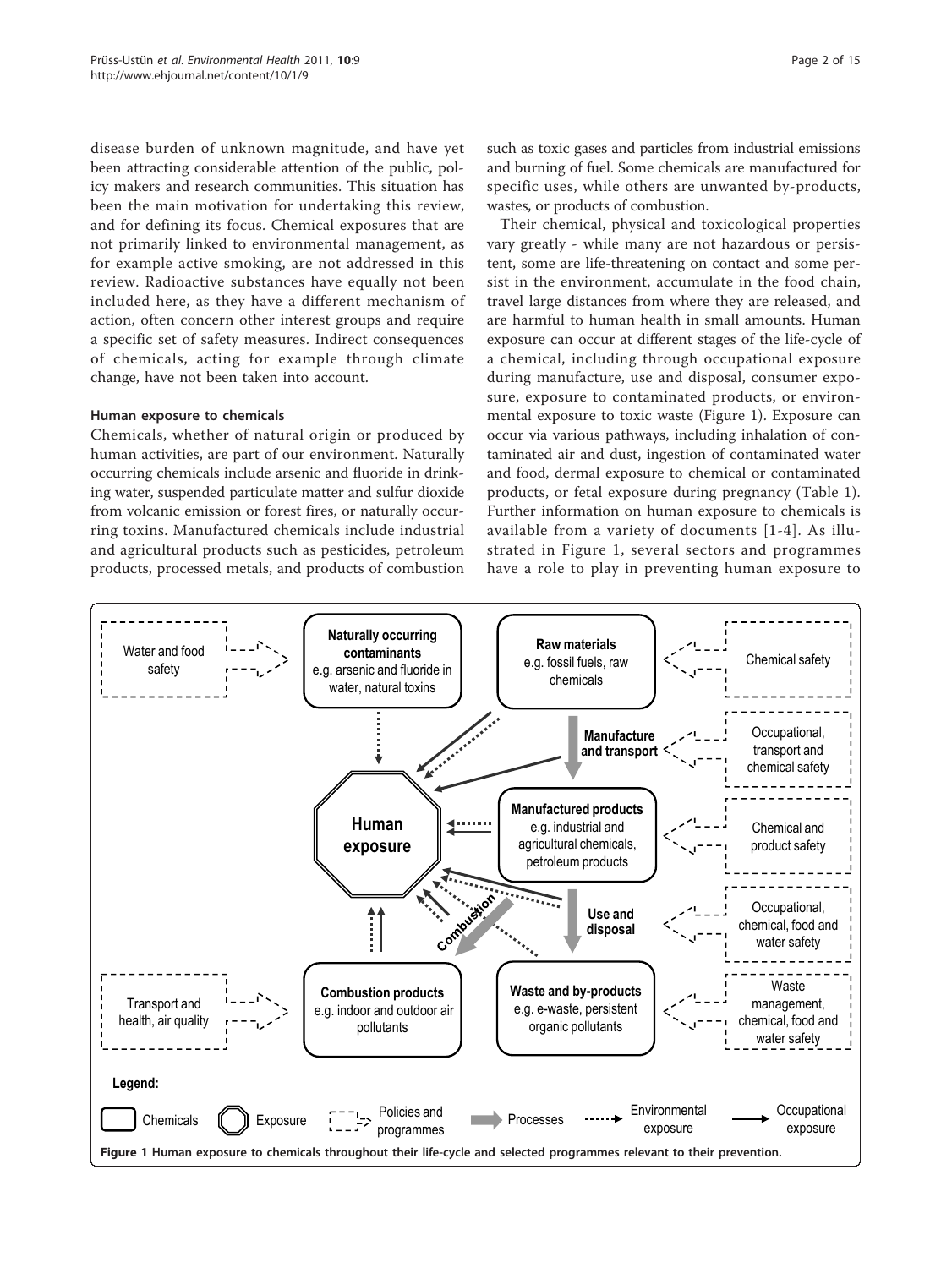| <b>Exposure</b><br>media         | Example sources of exposure and exposure pathways                                                                                                                                                          | <b>Examples of chemicals</b>                                                                                                                                                                                                                                                       |  |
|----------------------------------|------------------------------------------------------------------------------------------------------------------------------------------------------------------------------------------------------------|------------------------------------------------------------------------------------------------------------------------------------------------------------------------------------------------------------------------------------------------------------------------------------|--|
| Outdoor air                      | Inhalation of toxic gases and particles from vehicle and industrial<br>emissions, or naturally occurring sources such as volcanic<br>emission or forest fires.                                             | Sulfur dioxide, nitrogen oxides, ozone, suspended particulate<br>matter, lead, benzene, dioxins and dioxins-like compounds                                                                                                                                                         |  |
| Indoor air                       | Inhalation of pollutants released during indoor combustion of<br>solid fuels, tobacco smoking, or from construction materials and<br>furnishings, contaminants in indoor air and dust.                     | Suspended particulate matter, nitrous oxide, sulfur oxides, carbon<br>monoxide, formaldehyde, polyaromatic hydrocarbons (PAH),<br>mercury, lead dust from lead-based paints, benzene, asbestos,<br>mycotoxins, phtalates, polybrominated diphenyl ether fire<br>retardants (PBDEs) |  |
| Drinking<br>water                | Ingestion of drinking water contaminated with toxic chemicals<br>from industrial effluents, human dwellings, agricultural runoff, oil<br>and mining wastes, or from natural sources.                       | Pesticides, herbicides, fertilisers, metals (copper, lead, mercury,<br>selenium, chromium), arsenic, fluoride, nitrate, cyanide, industrial<br>solvents, petroleum products, disinfection by-products.                                                                             |  |
| Food                             | Consumption of food contaminated with chemicals at toxic levels<br>through agricultural practices, industrial processes, environmental<br>contamination, and natural toxins.                               | Pesticides, methylmercury, lead, cadmium, dioxins, aflatoxin.                                                                                                                                                                                                                      |  |
| Non-food<br>consumer<br>products | Exposure by ingestion, inhalation or dermal exposure to toxic<br>chemicals contained in toys, jewellery and decoration items,<br>textiles, or food containers, consumer chemical products                  | Lead, mercury, cadmium, phthalates, formaldehyde, dyes,<br>fungicides or pesticides.                                                                                                                                                                                               |  |
| Soil                             | Ingestion (particularly for children) or inhalation of soil<br>contaminated through industrial processes, agricultural processes<br>or inadequate household and industrial waste management.               | heavy metals, pesticides, and persistent organic pollutants.                                                                                                                                                                                                                       |  |
| Occupational<br>exposure         | Chronic or acute exposures through inhalation, dermal<br>absorption, or secondary ingestion of toxic chemicals or by-<br>products of industrial processes such as agriculture, mining or<br>manufacturing. | Pesticides, benzene, heavy metals, solvents, suspended<br>particulate matter.                                                                                                                                                                                                      |  |
| Human to<br>human                | Foetal exposure to toxic chemicals during pregnancy (through<br>placental barrier) or through consumption of contaminated breast<br>milk.                                                                  | Heavy metals, pesticides, benzene, etc.                                                                                                                                                                                                                                            |  |

<span id="page-2-0"></span>Table 1 Examples of sources and pathways of human exposure to a few selected chemicals

chemicals and promoting their sound management throughout their life cycle, including health, environment, agriculture, energy and transport sectors, and water, food and chemical safety programmes.

#### Methods

We systematically reviewed the published literature for studies estimating the disease burden, expressed in deaths or DALYs (a measure combining mortality and morbidity), either at global level or covering a large part of the total burden (i.e. national level estimates were generally not retained). We reviewed the disease burden estimates developed by the World Health Organization and those published in the peer reviewed literature. We used combinations of the terms of main chemicals of concern or their mixtures (which might be expected to have broad exposure information and epidemiological evidence, see Additional file [1:](#page-12-0) Search terms used in Pubmed), "global", "world health", "burden", "impacts", "effects" and "review" in PubMed Databases and Google from 1990 to December 2009.

Relevant estimates were found for 14 chemicals or their groups or mixtures. Most estimates were developed by groups of experts coordinated by the World Health Organization. Methods underlying the estimates were reviewed and summarized. For estimating the total known burden of disease from chemicals, methods were reviewed for compatibility, summed up and categorized into broad exposure groups. Estimates from overlapping exposures (i.e. compounds appearing again in mixtures) were removed.

In order to map the available estimates of disease burden to the total burden of disease from chemicals we reviewed the literature to develop a basic frame. Table [2](#page-3-0) lists the main health outcomes associated with exposure to toxic chemicals to illustrate this wide range of diseases.

#### Methods underlying the burden of disease estimates

In most disease burden estimates for risk factors, the basic method can be summarized in the following steps: (a) estimating the exposure distribution in a population; (b) selecting one or more appropriate relative risk estimates from the literature, generally from a recent metaanalysis; and (c) estimating the population attributable fraction (simplified formula in Panel 1 [[5,6\]](#page-12-0)). The resulting population attributable fractions, estimated for each disease, age group, gender, and population group, are then multiplied by the total number of deaths and disability-adjusted life years (DALYs) for the disease in each population group. DALYs are a weighted measure of deaths and disability [[7\]](#page-12-0).

Panel 1: Population attributable fraction

$$
PAF = \frac{p(RR - 1)}{p(RR - 1) + 1}
$$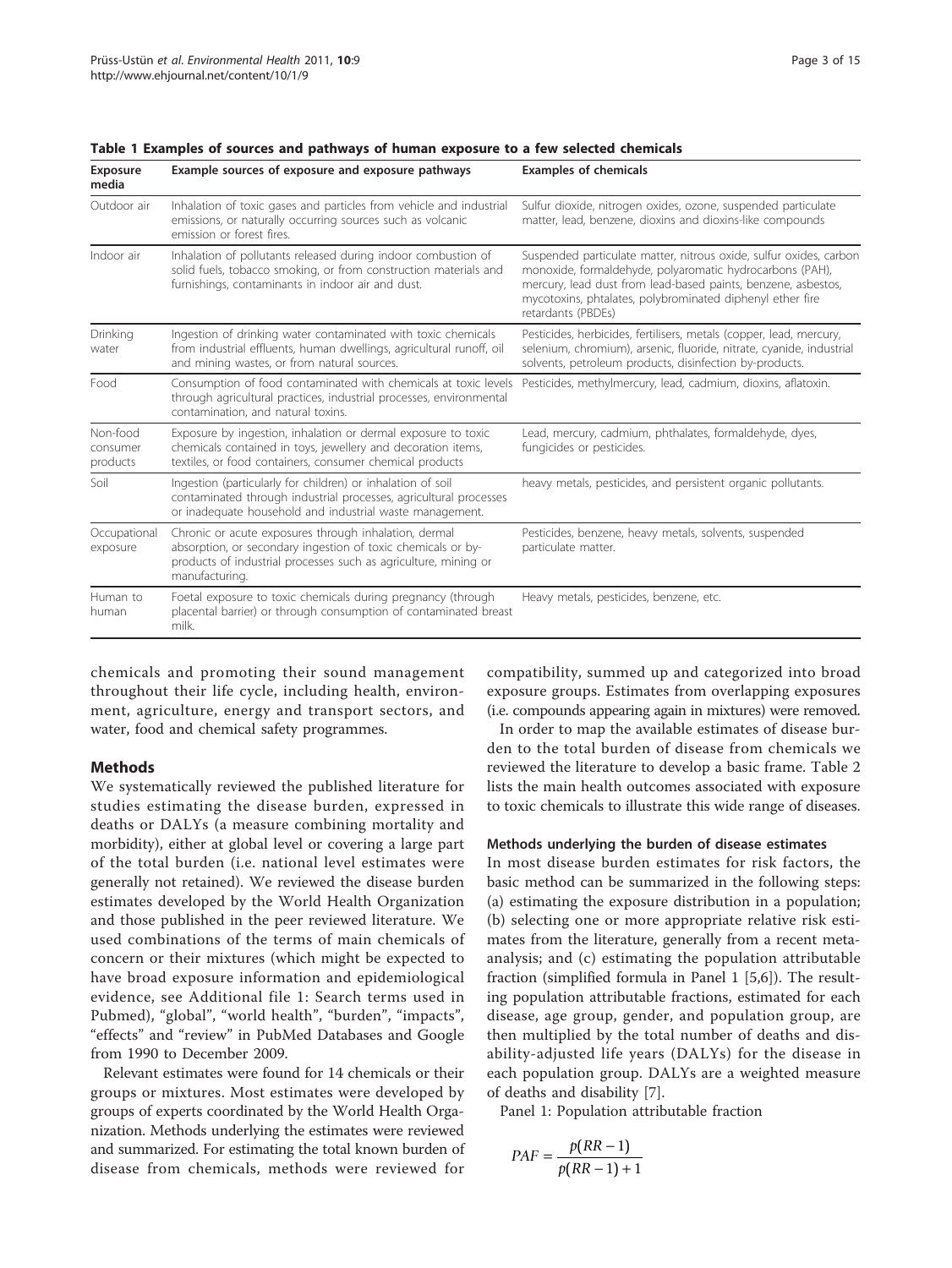| Diseases/disease<br>groups                                    | <b>Examples of exposures</b>                                                                                                                                                                                                                                                 | Examples of associated outcomes [22,66,67]                                                                                        |
|---------------------------------------------------------------|------------------------------------------------------------------------------------------------------------------------------------------------------------------------------------------------------------------------------------------------------------------------------|-----------------------------------------------------------------------------------------------------------------------------------|
| Respiratory infections<br>and chronic respiratory<br>diseases | Occupational exposures to dusts, gases, irritant chemicals, fumes                                                                                                                                                                                                            | Chronic Obstructive Pulmonary Disease (COPD)<br>[68, 69]                                                                          |
|                                                               | Second-hand smoke; occupational exposures to cleaning-agents,<br>pesticides, hairdressing chemicals etc.                                                                                                                                                                     | Asthma onset and exacerbation [28,70-72]                                                                                          |
|                                                               | Second-hand smoke                                                                                                                                                                                                                                                            | Acute lower respiratory infections [28]                                                                                           |
|                                                               | Occupational exposure to asbestos Metal dusts, particulate matter                                                                                                                                                                                                            | Asbestosis Bronchitis, pneumoconiosis, silicosis                                                                                  |
| Perinatal conditions                                          | Maternal exposure to pesticides or other chemicals                                                                                                                                                                                                                           | Low-birth-weight and preterm infants [73-76]                                                                                      |
| Congenital anomalies                                          | Maternal exposure to pesticides, polychlorinated biphenyls (PCBs),<br>polychlorinated dibenzofurans (PCDFs), lead, mercury, other<br>endocrine disruptors                                                                                                                    | Various birth defects [77,78]                                                                                                     |
| Diseases of the blood                                         | Lead, arsine, naphthalene, benzene                                                                                                                                                                                                                                           | Anaemia, methaemoglobinemia                                                                                                       |
| Cancers                                                       | Occupational exposures to carcinogens, aflatoxins in food, second-<br>hand smoke, outdoor air pollution by carbon particles associated<br>with polycyclic aromatic hydrocarbons, asbestos, arsenic; volatile<br>organic compounds such as benzene, pesticides, dioxins. etc. | Numerous cancer sites, including of the lung, skin,<br>liver, brain, kidney, prostate, bone marrow, bladder<br>$[79-82]$          |
| Neuropsychiatric and<br>developmental<br>disorders            | Lead, methylmercury, polychlorinated biphenyls (PCBs), arsenic,<br>toluene etc.                                                                                                                                                                                              | Cognitive development, mental retardation, Parkinson<br>disease, Attention-deficit disorder, Minamata disease<br>[51, 78, 83, 84] |
| Sense organ diseases                                          | Carbon disulfide, mercury, lead                                                                                                                                                                                                                                              | Hearing loss                                                                                                                      |
| Cardiovascular diseases                                       | Ultrafine particles in polluted air, lead, arsenic, cadmium, mercury,<br>pollutant gases, solvents, pesticides, second-hand smoke                                                                                                                                            | Ischaemic heart disease, cerebrovascular disease<br>[28, 49, 85]                                                                  |
| Diabetes mellitus                                             | Arsenic, N-3-pyridylmethyl-N'-p-nitrophenyl urea (rodenticide),<br>2,3,7,8-Tetrachlorodibenzo-p-dioxin.                                                                                                                                                                      | Diabetes Type II [86-89]                                                                                                          |
| Systemic auto immune<br>diseases                              | Crystaline silica dust                                                                                                                                                                                                                                                       | Systemic sclerosis, systemic lupus erythematosus,<br>rheumatoid arthritis, systemic small vessel vasculitis<br>[90]               |
| Endocrine diseases                                            | Ethanol, hexachlorobenzene                                                                                                                                                                                                                                                   | Porphyria                                                                                                                         |
| Genito-urinary diseases                                       | Beryllium, cadmium, lead                                                                                                                                                                                                                                                     | Calculus of kidney, chronic renal disease                                                                                         |
| Digestive diseases                                            | Ethanol, chloroform, carbon tetrachloride, manganese                                                                                                                                                                                                                         | Hepatitis, cholestasis, pancreatitis                                                                                              |
| Skin diseases                                                 | Antiseptics, aromatic amines, cement, dyes, formaldehyde, artificial<br>fertilizers, cutting oils, fragrances, glues, lanolins, latex, metals,<br>pesticides, potassium dichromate, preservatives                                                                            | Atopic dermatitis, allergic and irritant contact<br>dermatitis, chloracne, hyperkeratosis [91]                                    |
| Musculoskeletal diseases Cadmium, lead                        |                                                                                                                                                                                                                                                                              | Osteoporosis, gout                                                                                                                |
| Oral conditions                                               | Fluoride                                                                                                                                                                                                                                                                     | Dental fluorosis                                                                                                                  |
| Poisonings                                                    | Accidental ingestion of household products, occupational<br>exposures and accidents, intentional self-harm by ingestion of<br>pesticides                                                                                                                                     | Unintentional poisonings, self-inflicted injuries [92-94]                                                                         |

#### <span id="page-3-0"></span>Table 2 Main disease groups with suspected or confirmed linkage to chemicals

 $RR =$  relative risk;  $p =$  prevalence of exposure

The available disease burden estimates have been developed with variations of the above method, or different approaches supported by differing levels of evidence. Additional features on the various approaches used are detailed as follows:

#### Comparative Risk Assessment (CRA)

The method systematically assesses changes in population health by varying distribution of exposure using a unified framework linked to the Global Burden of Disease [\[7](#page-12-0)]; Developed by WHO and numerous experts, [[8](#page-12-0)] this study included risk factors causing more than 0.5% of the global disease burden, with high likelihood of causality, and reasonably complete exposure data.

CRA approaches involve estimating the disease burden compared to a "counterfactual" exposure distribution which will generally lead to the lowest conceivable disease burden, irrespective of whether currently attainable in practice [\[9](#page-12-0)]. For example, the counterfactual exposure for outdoor air pollution was the natural background level of particulate matter, and zero for second-hand smoke. The disease burden estimates essentially represent the burden that could be prevented if the risk factors were removed. Additional details of the methods are provided in greater detail in the original publications [[8-10](#page-12-0)].

Limitations of the CRA approach include (a) the limited scope by addressing only risk factors with large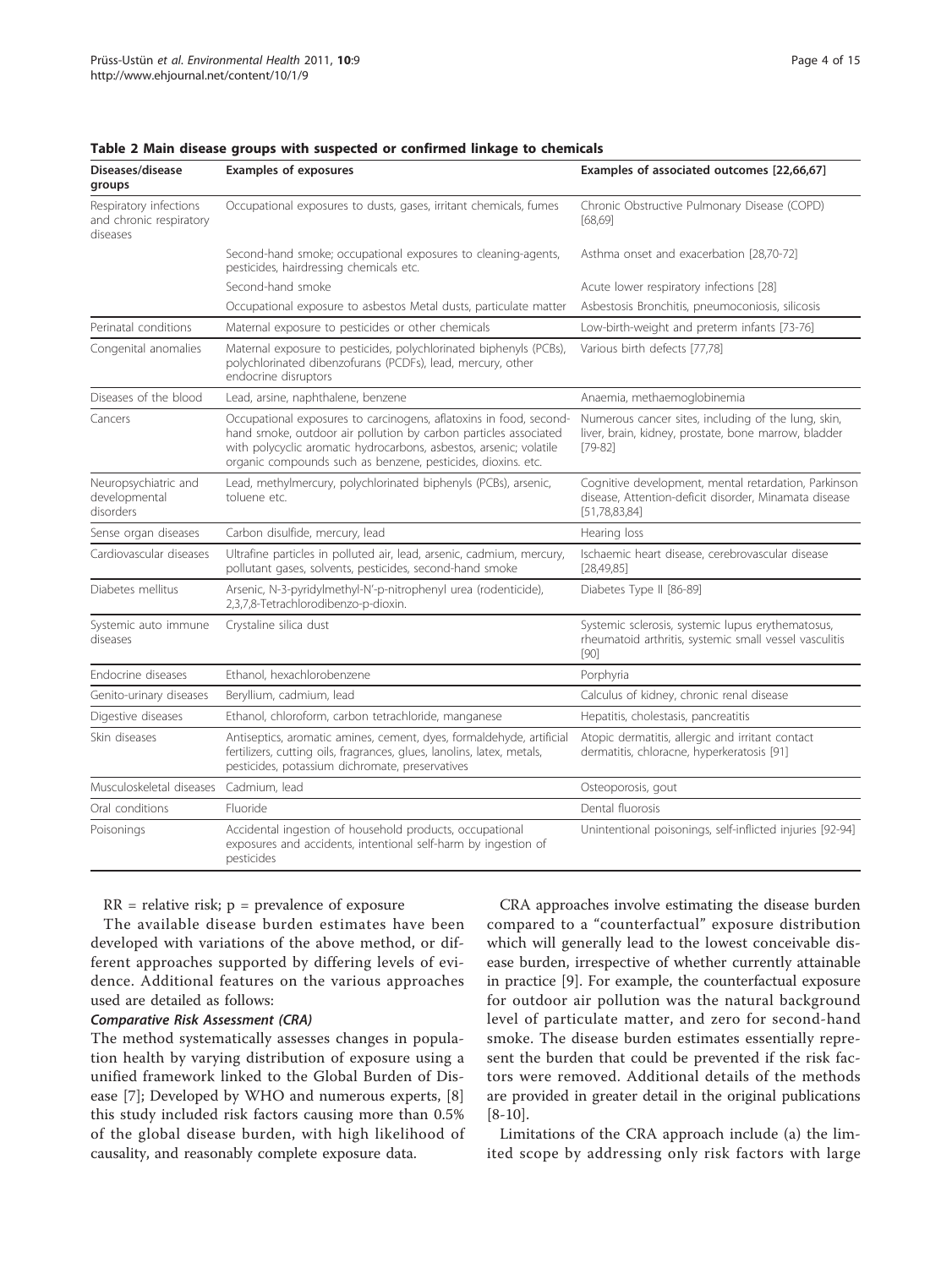impacts at global level; (b) the restriction to high level of evidence, not taking account of "likely" impacts (which can also be seen as an advantage) and therefore generally underestimating the total impacts; (c) the inclusion of only those diseases defined through the International Classification of Diseases (ICD), rather than all health effects. For example loss of IQ points from lead (unless resulting in mental retardation) has not been taken into account, as it is not a disease according to ICD.

#### Other exposure-based estimates than CRA

Some estimates use methods similar to the CRA but not necessarily a unified framework [\[11,12](#page-12-0)]. This means that the choice of outcomes and exposure-risk relationships does not necessarily underlie specific selection criteria, and that different approaches are used in terms of counterfactual scenarios (i.e. alternative exposure scenario). Such assessments may be equally rigorous as compared to the CRA, but results may not be comparable or additive with CRA estimates.

#### Estimates based on evidence synthesis completed with expert opinion

These methods combine CRA estimates and evidence synthesis from partial or geographically limited assessments, and fill knowledge gaps with expert estimates. This approach may provide approximate estimates when global exposure information is limited, or when quantitative exposure-risk relationships are supported by weaker evidence. Rigorous estimates can so be completed to obtain a fuller picture of likely population health impacts from various risks. The main disadvantage obviously consists in the lower level of evidence supporting those estimates. Further details on the method are provided in the original publication [\[13\]](#page-12-0).

Before adding up the estimated burden of disease from various chemicals, any joint effects of different risks need to be considered. The burden of disease estimates describe the burden that would be removed if exposure was reduced to the counterfactual exposure [\[8](#page-12-0)]. As diseases may be caused by multiple factors, the estimated disease burdens could add up to more than 100%. For example, one childhood deaths of respiratory infection of an underweight child could be prevented both by removing the source of indoor air pollution, or by improved nutrition [[8\]](#page-12-0). Deaths from those two risk factors should therefore not be added up. In the case of the chemicals identified in this article, however, significant overestimation of the burden due to joint effects is unlikely: few exposures are expected to overlap significantly and at the same time cause synergistic effects or health impacts that could be avoided by reducing either of those exposures. For greater consistency with previous estimates and better comparability and additivity, we preferred CRA types of assessments and others using a counterfactual exposure.

#### **Results**

The systematic literature review revealed burden of disease estimates for the following chemicals or groups of chemicals: (a) chemicals involved in unintentional acute poisonings, (b) chemicals involved in unintentional occupational poisonings, (c) pesticides involved in self-inflicted injuries, (d) asbestos, (e) occupational lung carcinogens, (f) occupational leukaemogens, (g) occupational particulates, (h) outdoor air pollutants, (i) indoor air pollutants from solid fuel combustion, (j) second-hand smoke, (k) lead, and (l) arsenic in drinking water. The following paragraphs describe and discuss available estimates for these chemicals. An overview of the global burden of disease attributable to these chemicals is presented in Table [3](#page-5-0). More detailed descriptions of the methods used for the presented burden of disease estimates are found in the original referenced publications. Most of the identified burden of disease estimates from chemicals follow CRA methods and provide data for the year 2004 [[14\]](#page-12-0), which was used as the reference year in this article.

#### Chemicals in unintentional acute poisonings

Unintentional ingestion, inhalation or contact with chemicals caused 346,000 deaths (7,447,000 DALYs) from acute poisonings in 2004. About 71% of unintentional poisonings were estimated to be preventable through improved chemical safety [[13](#page-12-0)], amounting to 240,000 deaths and 5,246,000 DALYs in 2004. The share of this disease burden affecting children amounts to 19%, and 30,000 deaths were estimated to occur at the workplace. Chemicals responsible for unintentional poisonings may include methanol, diethylene glycol, kerosene, pesticides, and many others. Original methods for occupational poisonings were developed in the CRA framework [[15](#page-12-0)]. This estimate also includes inadequate use of pharmaceuticals, which is however likely to be a minor contributor.

#### Pesticides in self-inflicted injuries

A large body of evidence supports the causation of various diseases (e.g. cancers, birth defects) and other health effects (e.g. endocrine disruption, neurotoxicity, kidney/liver damage) by exposure to pesticides [[16\]](#page-12-0). Both exposure and exposure-response data available are unfortunately too limited to estimate the global health impacts of pesticides. The global impact of self-poisoning (suicides attempts) from preventable pesticide ingestion was, however, estimated to amount to 186,000 deaths and 4,420,000 DALYs in 2002 (analysis of evidence complemented by expert opinion [[13\]](#page-12-0)). The total burden of suicides from pesticide ingestion was estimated to amount to 258,000 deaths in 2002 with a more rigorous approach, but the former estimate is used in this context for methodological reasons (includes a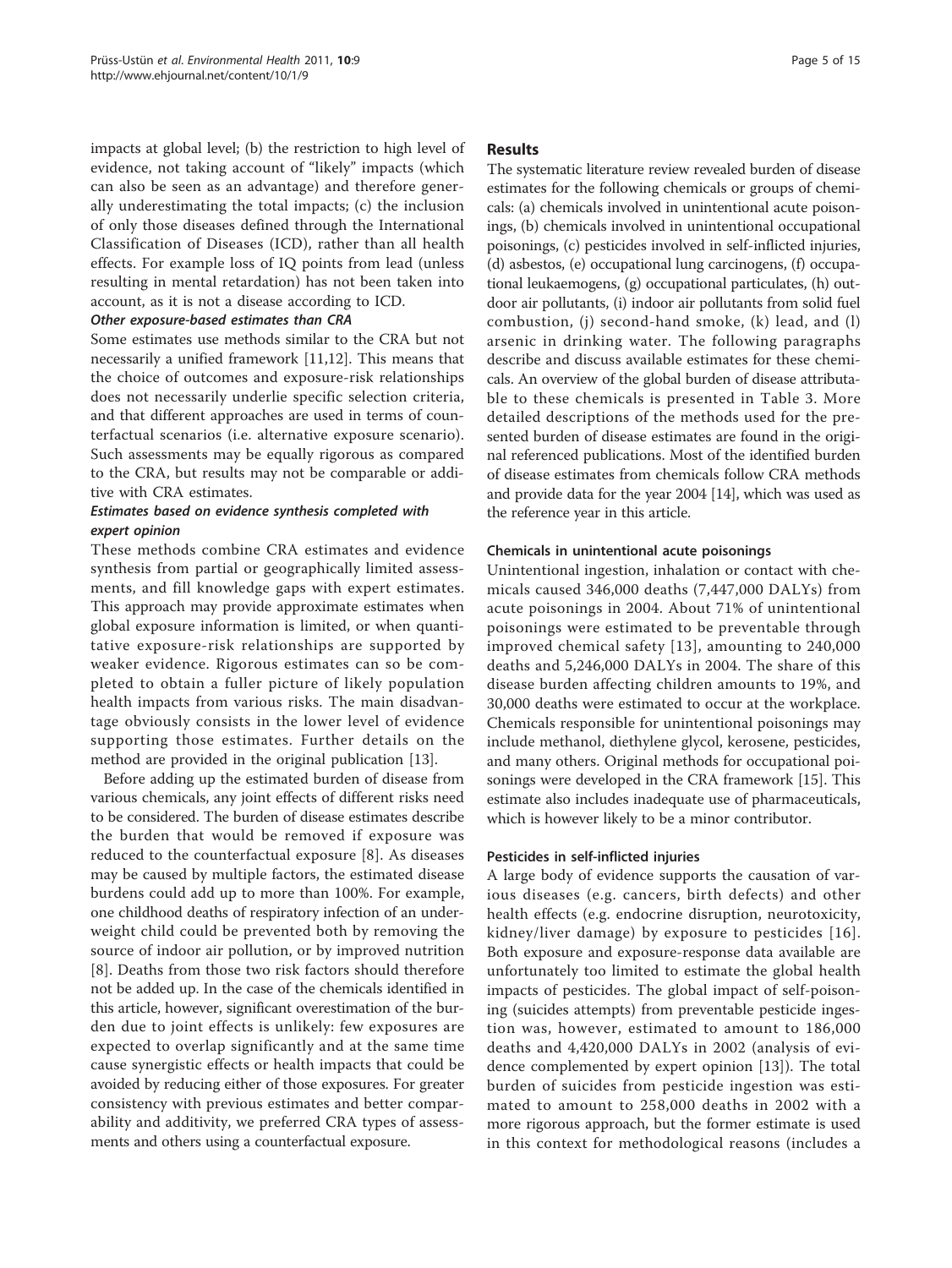# <span id="page-5-0"></span>Table 3 Overview of available disease burden estimates attributable to chemicals

| Chemicals/Groups of chemicals                                                                                                                                                 | Disease outcomes considered<br>(attributable fraction)                                                  | <b>Deaths</b>            | DALYs <sup>#</sup>        | Main limitations¤                                                                                                                                            | Data<br>year/<br>method <sup>5</sup> |
|-------------------------------------------------------------------------------------------------------------------------------------------------------------------------------|---------------------------------------------------------------------------------------------------------|--------------------------|---------------------------|--------------------------------------------------------------------------------------------------------------------------------------------------------------|--------------------------------------|
| Chemicals in acute poisonings                                                                                                                                                 |                                                                                                         | 526,000<br>(sub-total)   | 9,666,000<br>(sub-total)  |                                                                                                                                                              |                                      |
| Chemicals (including drugs) involved in unintentional acute<br>poisonings (methanol, diethylene glycol, kerosene, pesticides<br>etc.)                                         | Unintentional poisonings (71%)                                                                          | $240,000^a$              | $5,246,000^a$             | Limited to preventable poisonings. Total<br>unintentional poisonings would amount to<br>346,000 deaths and 7,445,000 DALYs[12]                               | 2004: C<br>$[13]$ <sup>b</sup>       |
| Chemicals involved in unintentional occupational poisonings                                                                                                                   | Unintentional poisonings (occupational)<br>$(8.6\%)$                                                    | $30,000^{\circ}$         | 643,000 <sup>c</sup>      |                                                                                                                                                              | 2004; A<br>$[14]$                    |
| Pesticides pesticides involved in self-inflicted injuries                                                                                                                     | Self-inflicted injuries (23%)                                                                           | 186,000                  | 4,420,000                 | Limited to preventable self inflicted injuries.<br>Impact of accidental and chronic exposures not<br>considered.                                             | 2002; C<br>$[13]$                    |
| Chemicals in occupational exposures (longer term effects)                                                                                                                     |                                                                                                         | 581,000<br>(sub-total)   | 6,763,000<br>(sub-total)  |                                                                                                                                                              |                                      |
| Asbestos                                                                                                                                                                      | Malignant mesothelioma (NA); trachea,<br>bronchus, lung cancer (0.3%); asbestosis (NA)                  | 107,000 <sup>d</sup>     | 1,523,000 <sup>d</sup>    | $\overline{\phantom{a}}$                                                                                                                                     | 2004; A<br>$[14]$ [50]               |
| Occupational lung carcinogens (arsenic, asbestos, beryllium,<br>cadmium, chromium, diesel exhaust, nickel, silica)                                                            | Trachea, bronchus, lung cancer (8.6%)                                                                   | 111,000                  | 1,011,000                 | Only 8 of the chemicals or chemical mixtures<br>classified as carcinogenic or probably carcinogenic [14]<br>to humans taken into account                     | 2004; A                              |
| Occupational leukaemogens (benzene, ethylene oxide, ionizing Leukaemia (2.3%)<br>radiation)                                                                                   |                                                                                                         | 7.400 <sup>e</sup>       | 113,000 <sup>e</sup>      | Only 2 of the chemicals or chemical mixtures<br>classified as carcinogenic or probably carcinogenic [14]<br>to humans taken into account                     | 2004; A                              |
| Occupational particulates - causing COPD (dusts, fumes/gas)                                                                                                                   | COPD (13%)                                                                                              | 375,000 <sup>t</sup>     | 3,804,000 <sup>f</sup>    |                                                                                                                                                              | 2004; A<br>$[14]$                    |
| Occupational particulates - other respiratory diseases than<br>COPD (silica, asbestos and coal mine dust)                                                                     | Asbestosis (NA); silicosis (NA);<br>pneumoconiosis (NA)                                                 | 29,000                   | 1,062,000                 | $\sim$                                                                                                                                                       | 2004; A<br>$[14]$                    |
| Air pollutant mixtures                                                                                                                                                        |                                                                                                         | 3,720,000<br>(sub-total) | 60,669,000<br>(sub-total) |                                                                                                                                                              |                                      |
| Outdoor air pollutants (particulate matter, sulfur dioxide,<br>nitrogen oxides, benzo[a]pyrene, benzene, others)                                                              | Lung cancer (7.9%); acute respiratory<br>infections (1.6%); selected cardiopulmonary<br>diseases (3.4%) | 1,152,000                | 8,747,000                 | Only urban air pollution in cities with >100 000<br>inhabitants taken into account. Health impact<br>from rural air pollution unknown.                       | 2004; A<br>$[14]$                    |
| Outdoor air pollutants emitted from ships (particulate matter,<br>sulfur dioxide, nitrogen oxides, benzo[a]pyrene, benzene,<br>others)                                        | Lung cancer (0.3%); selected<br>cardiopulmonary diseases (0.4%)                                         | 60,000 <sup>g</sup>      | <b>NA</b>                 |                                                                                                                                                              | 2002; B<br>$[95]$                    |
| Indoor air pollutants from solid fuel combustion (carbon<br>monoxide, nitrogen oxides, sulfur oxides, benzene,<br>formaldehyde, polyaromatic compounds, particulates, others) | Lung cancer (2.9%); acute respiratory<br>infections (33%); COPD (33%)                                   | 1,965,000                | 41,009,000                | Disease burden from emissions from building<br>materials and household products is not know.<br>BoD from second hand smoke has been<br>evaluated separately. | 2004; A<br>$[14]$                    |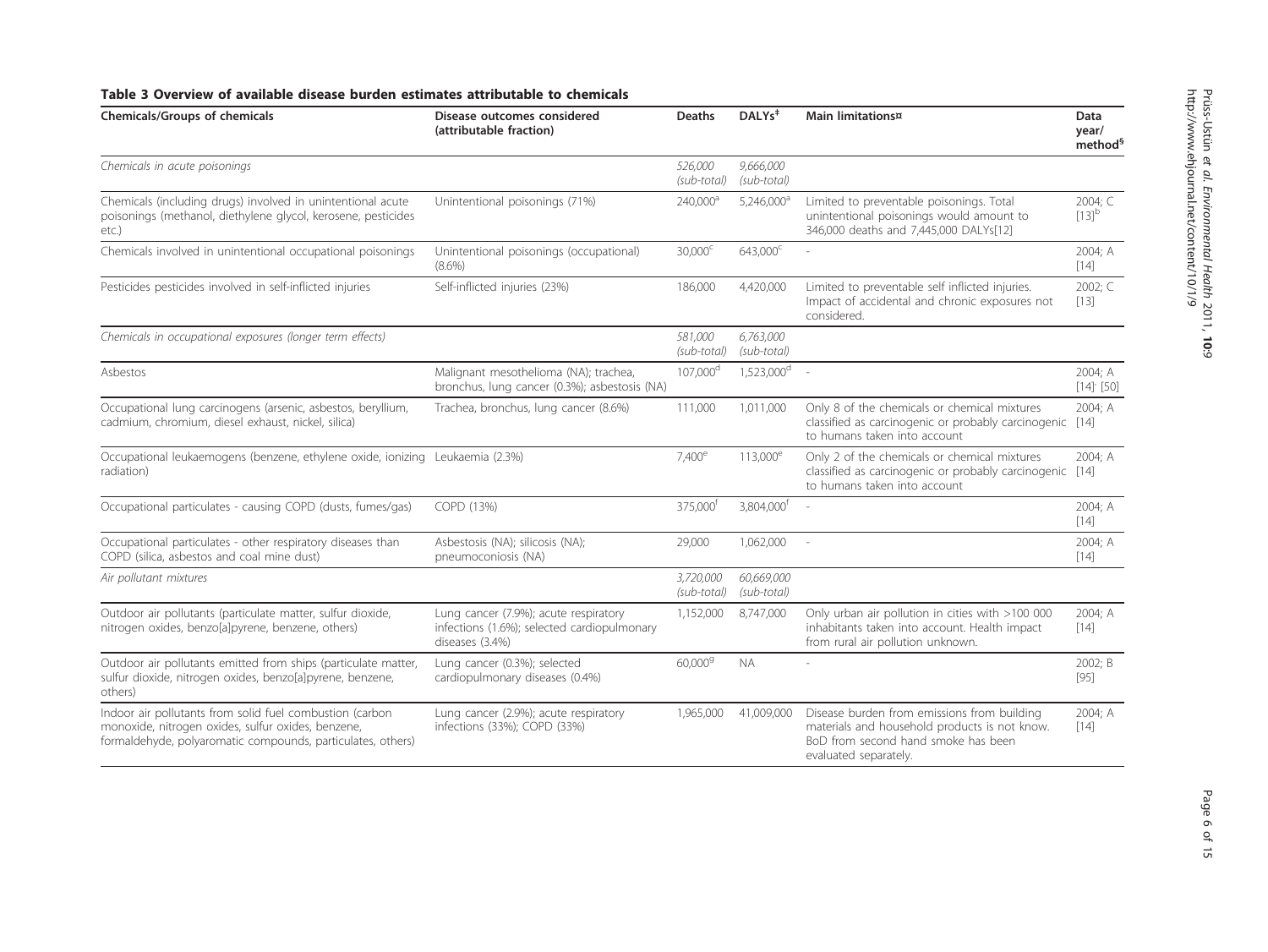#### Table 3 Overview of available disease burden estimates attributable to chemicals (Continued)

| Second-hand smoke (nicotine, formaldehyde, carbon<br>monoxide, phenols, nitrogen oxides, naphthalenes, tar,<br>nitrosamine, PAHs, vinyl chloride, various metals, hydrogen<br>cyanide, ammonia, others) | Lower respiratory infections (6.3%); otitis<br>(1.7%); asthma (11%); lung cancer (1.8%);<br>ischaemic heart disease (4.5%)                             | 603,000                                      | 10,913,000 -                                   |                                                                       | 2004; B<br>$[29]$ |
|---------------------------------------------------------------------------------------------------------------------------------------------------------------------------------------------------------|--------------------------------------------------------------------------------------------------------------------------------------------------------|----------------------------------------------|------------------------------------------------|-----------------------------------------------------------------------|-------------------|
| Single chemicals with mostly longer term effects                                                                                                                                                        |                                                                                                                                                        | 152,000<br>(sub-total)                       | 9,102,000<br>(sub-total)                       |                                                                       |                   |
| Lead                                                                                                                                                                                                    | Mild mental retardation: Cardiovascular<br>diseases                                                                                                    | 143,000                                      | 8.977.000                                      |                                                                       | 2004; A<br>$[14]$ |
| Arsenic in drinking-water                                                                                                                                                                               | Diabetes mellitus (0.04%) ischemic heart<br>disease (0,11%); lung cancer (0.25%); bladder<br>cancer (1.2%); kidney cancer (NA); skin<br>cancer (0.30%) | 9.100 <sup>a</sup>                           | $125,000^a$                                    | Limited to exposure through drinking water.<br>Limited to Bangladesh. | 2001; B<br>$[11]$ |
| Total $^{#,h}$ Total in children <15 years                                                                                                                                                              | All considered diseases                                                                                                                                | 4.879.000<br>$(8.3\%)$<br>1,073,000<br>(22%) | 86,200,000<br>$(5.7\%)$<br>46,627,000<br>(54%) |                                                                       | Mainly<br>2004; A |

<sup>‡</sup> DALYs are "Disability-adjusted life years", a weighted measure of years of life lost due to premature death, and years lived with disability. ¤ Only outcomes qualified as strong evidence were considered. <sup>§</sup> Methods: A: Comparative Risk Assessment (CRA); B: Based on exposure and exposure-response (similar to CRA); C: Evidence synthesis and expert evaluation. # The estimates were developed within three years and their pooling is unlikely to introduce a significant error. NA: not available. -: none.

<sup>a</sup> Estimate not compared to counterfactual exposure, which is however estimated to be negligible using a theoretical minimum exposure given available management options for concerned chemicals. <sup>b</sup> Values updated for 2004 based on original reference.

<sup>c</sup> Already included in total unintentional acute poisonings and therefore not included again in the total.

<sup>d</sup> Lung cancer and asbestosis caused by asbestos are also considered in occupational lung carcinogens and particulates and this part of the burden is therefore not counted twice in the total.

<sup>e</sup> Also includes a small fraction of leukaemia caused by ionizing radiation.

<sup>f</sup> Parts of the particulates are organic in nature, and the estimate therefore includes a small fraction that is not or not directly related to chemicals.

<sup>g</sup> Overlaps with the burden from outdoor air pollution and is therefore not included in the total.

h Total is corrected for double counting (chemicals considered in more than one estimate); not all disease burdens are however additive, and joint exposures could lead to slight overestimate (see Methods section).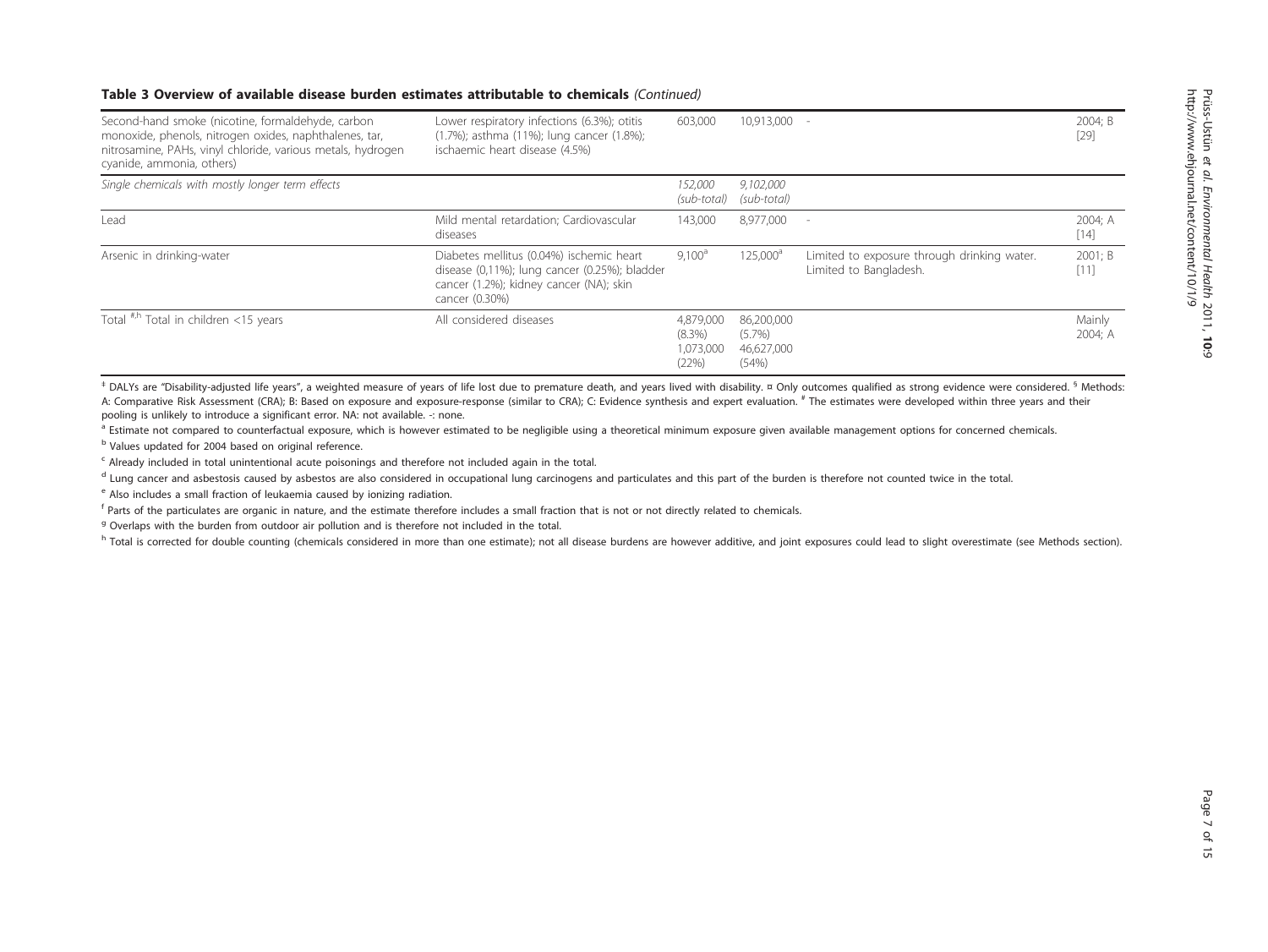counterfactual approach, to allow for additivity of results) [[12](#page-12-0)]. Current evidence supports that suicide rates could be significantly reduced through limiting access to lethal means, among other methods [[17](#page-13-0),[18\]](#page-13-0). About 30% of self-inflicted injuries globally involve pesticides, and occur mainly in Asia and to a lesser extent in almost all other parts of the world.

#### Asbestos

Exposure to asbestos causes lung cancer, mesothelioma and asbestosis (fibrosis of the lungs), and other outcomes [\[19](#page-13-0)]. The global burden of disease attributable to asbestos has been estimated to amount to 107,000 deaths and 1,523,000 DALYs for the three mentioned diseases in 2004. Among these, 41,000 deaths and 370,000 DALYs were due to asbestos-caused lung cancer, and 7,000 deaths and 380,000 DALYs to asbestosis. The remaining 59,000 deaths and 773,000 DALYs were attributed to malignant mesothelioma [[14,15,](#page-12-0)[20\]](#page-13-0). Deaths and DALYs from lung cancer and asbestosis are also included in the estimates for occupational lung carcinogens and occupational particulates, and are therefore not counted twice when summing the total disease burden from chemicals in Table [3](#page-5-0).

#### Occupational lung carcinogens

Occupational exposure to arsenic, asbestos, beryllium, cadmium, chromium, diesel exhaust, nickel and silica were estimated to cause 111,000 deaths (and 1,011,000 DALYs) from lung cancer in 2004 [\[14](#page-12-0)]. This represents about 9% of the total burden of lung cancer. Health impacts from additional lung carcinogens, such as bis (chloromethyl)ether, 2,3,7,8-TCDD, soot exposure while chimney sweeping, aluminium production, iron and steel founding, rubber manufacturing among others could not be estimated [\[21](#page-13-0)].

# Occupational leukaemogens

Benzene, ethylene oxide and ionizing radiation were the only occupational leukaemogens considered in the estimation of global burden of disease from occupational leukaemogens [\[15\]](#page-12-0). This analysis resulted in a total of 7,400 deaths (and 113,000 DALYs) in 2004 [[14](#page-12-0)], representing 2.3% of the total burden of leukaemia. IARC has classified few additional chemicals or exposures as supported by sufficient evidence in their association with leukaemia, including formaldehyde and exposures in the rubber manufacturing industry [[21](#page-13-0)].

# Occupational particulates

Exposure to particulate matter has been linked to a vast range of respiratory and other diseases. The estimation of disease burden from occupational exposure to particulate matter was limited to selected respiratory diseases as exposure and risk information at global level is limited [[15](#page-12-0)]. Effects from exposure to dust and/or gas/ fumes on COPD, and from exposure to silica, asbestos and coal mine dust on silicosis, asbestosis and coal workers' pneumoconiosis were considered. The estimated health impacts were 375,000 deaths and 3,804,000 DALYs from COPD, and 29,000 deaths and 1,061,000 DALYs from asbestosis, silicosis and pneumoconiosis in 2004 [[14,](#page-12-0)[20\]](#page-13-0). Occupational agents associated with the development of COPD include for example mineral fumes, welding fumes, cadmium fumes and sulfur dioxide [[22\]](#page-13-0). The fraction of COPD attributable to occupational particulates is estimated to amount to 13% globally. Some dusts of biological nature, such as cotton, grain and wood dusts, are also suspected to have a role in COPD causation [\[22](#page-13-0)]. Despite the possible inclusion of biological dusts, this estimate may still be an underestimate as only part of the respiratory diseases caused by chemicals were considered.

# Outdoor air pollutants

Outdoor air pollution contains particulate matter and gaseous pollutants, such as sulfur dioxide  $(SO_2)$ , nitrogen oxides  $(NO_x)$  and carbon monoxide  $(CO)$ , as well as secondary pollutants such as ozone  $(O_3)$  formed from directly emitted pollutants. Further constituents of the pollutant mixture include carcinogens such as benzo $[a]$ pyrene, benzene and 1,3-butadiene [[23\]](#page-13-0). Health impacts from urban air pollution, largely from combustion sources, caused overall about 1,152,000 deaths (8,747,000 DALYs) worldwide in 2004 [\[14](#page-12-0)[,24](#page-13-0)]. In particular, respiratory infections in children contributed 121,000 deaths (1,555,000 DALYs) to this burden, lung cancer 108,000 deaths (931,000 DALYs) and other cardiopulmonary illnesses 923,000 deaths (6,261,000 DALYs). About 10% of this burden is estimated to affect children. Exposure was measured, and modeled when not available, using particulate matter ( $PM_{10}$  and  $PM_{2.5}$ ) as an index for common mixtures of urban air pollution [\[24](#page-13-0)]. These estimates cover cities with >100,000 inhabitants. Rural outdoor air pollution, e.g. caused by forest fires [[25\]](#page-13-0) or indoor combustion of solid fuels, may also contribute to global health impacts and have not been estimated.

#### Indoor air pollutants from solid fuel combustion

Indoor air pollution is caused by both traditional sources of pollution, primarily by the combustion of solid fuels for cooking or heating, and modern sources such as building materials and household products emitting chemicals. Household combustion of coal or biomass produces smoke that contains carbon monoxide (CO), nitrogen oxides ( $NO_x$ ), sulfur oxides ( $SO_x$ ), benzene, formaldehyde, polyaromatic compounds, and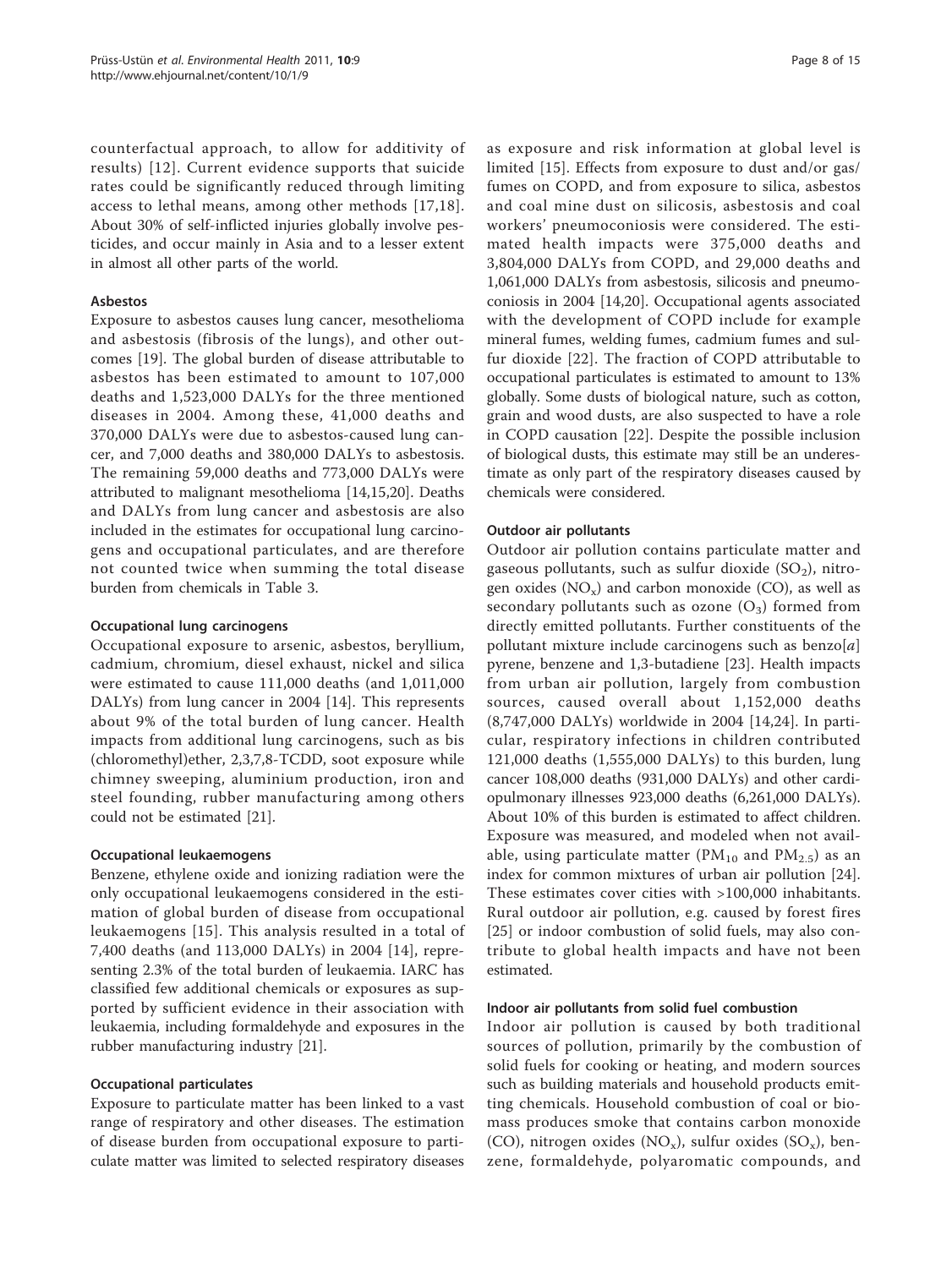particulates and many more [\[26\]](#page-13-0). Building materials and household products can release toxic chemicals such as benzene and formaldehyde. About half of the world's households still use solid fuels, which were estimated to cause 872,000 deaths (30,854,000 DALYs) from lower respiratory infections in children, 36,000 deaths (338,000 DALYs) from lung cancer, and 1,057,000 deaths (9,817,000 DALYs) from COPD in 2004 [[14\]](#page-12-0). With 75%, children bear the greatest burden from exposure to these pollutants. This estimate only covered indoor smoke from solid fuel combustion, and did not address emissions from building materials and household products, such as benzene and formaldehyde, and other indoor air contaminants.

#### Second-hand smoke

Second-hand smoke is a complex mixture of compounds emanating from tobacco smoke causing indoor air pollution. These include more than 30 known or suspected human carcinogens, such as 4-aminobiphenyl, 2-aminonaphthalene, benzene, nickel, and a variety of polycyclic aromatic hydrocarbons (PAHs) and N-nitrosamines [[27](#page-13-0)]. A number of irritants, such as ammonia, nitrogen oxides, sulfur dioxide and various aldehydes, and cardiovascular toxicants, such as carbon monoxide, nicotine and some PAHs, are also present [[28](#page-13-0)]. Secondhand smoke was estimated to cause 166,000 deaths (6,616,000 DALYs) in children in 2004, and 436,000 deaths (4,297,000 DALYs) in non-smoking adults [[29](#page-13-0)], which means that 61% of the burden is borne by children.

# Lead

Human exposure to lead contributes mainly to cardiovascular diseases, mild mental retardation from childhood exposure leading to reduced intellectual function, and additional outcomes which are more difficult to quantify [[30\]](#page-13-0). The 2004 global burden of disease for these outcomes was estimated to be 143,000 deaths and 8,977,000 DALYs [\[14](#page-12-0)]. Among those, all deaths and 1,789,000 DALYs were due to lead-induced cardiovascular diseases in adults, and 7,189,000 DALYs were a result of mild mental retardation due to lead-associated IQ deficits, which means that children carried 80% of the disease burden from lead. Childhood lead exposure was estimated to contribute to about 600,000 new cases of children with intellectual disabilities every year. Between 2000 [\[31](#page-13-0)] and 2004, the proportion of the global population with blood lead levels above 10 ug/dl decreased from 20% to 14%, and resulted in similar reductions in the disease burden, mainly due to important efforts in phasing out leaded gasoline in most countries. It should be noted that blood lead levels can cause disease well below 10 ug/dl. Other significant sources of lead exposure however persist and continue to contribute significantly to the overall disease burden [[32,33](#page-13-0)]. Additional confirmed or suspected outcomes (see Table [2](#page-3-0)) or health impacts from "hot spots" (e.g. locally elevated exposures from industrial activities) were not included in the estimate.

#### Arsenic in drinking-water

Human exposure to arsenic can cause a variety of health effects and diseases, including cancer of the skin, bladder, kidney and lungs. Other effects of long-term exposure are peripheral neuropathy, gastrointestinal symptoms, diabetes, reproductive effects, enlarged liver, bone marrow depression, destruction of erythrocytes, high blood pressure and cardiovascular disease [\[34](#page-13-0)-[36](#page-13-0)]. Exposure to arsenic can occur through different environmental pathways, including from mining and smelting activities, burning of arsenic-rich coal and ingestion of contaminated drinking-water. Arsenic mainly enters drinking-water supplies through natural deposits in the soil, but also through industrial and agricultural activities (including discharge of industrial wastes, burning of fossil fuels - especially coal - and wastes, or use of pesticides and food additives). The health impacts of exposure to arsenic in drinking water have been estimated for Bangladesh [[11](#page-12-0)]. Another estimate has been performed at global level, but is not comparable [[37\]](#page-13-0). Arsenic-contaminated drinking-water in Bangladesh alone contributed 9,100 deaths and 125,000 DALYs in 2001 from diabetes mellitus, ischaemic heart disease, lung cancer, and bladder, kidney and skin cancer [[11](#page-12-0)]. About two thirds of the total population exposed to elevated drinking-water levels are estimated to reside in Bangladesh [\[11](#page-12-0)]. The estimated burden of disease therefore represents a significant part of the global burden from arsenic in drinking water. A global estimate, or an estimate for other exposures than drinking water was not available for arsenic.

# Other health impact estimates available

Additional assessments of global health impacts of selected chemicals have been made but results are not comparable to the other analyses compiled here, either because they were not expressed in DALYs and deaths, or because DALYs have not been estimated in a comparable format. Examples include fluoride and mercury. They are presented in the following paragraphs.

# Fluoride

Insufficient fluoride intake increases the risk to develop dental caries, while excessive intake can lead to dental and skeletal fluorosis. High concentrations of fluoride can enter public water systems from natural sources, including runoff from the weathering of fluoride-containing rocks and soils and leaching from soil into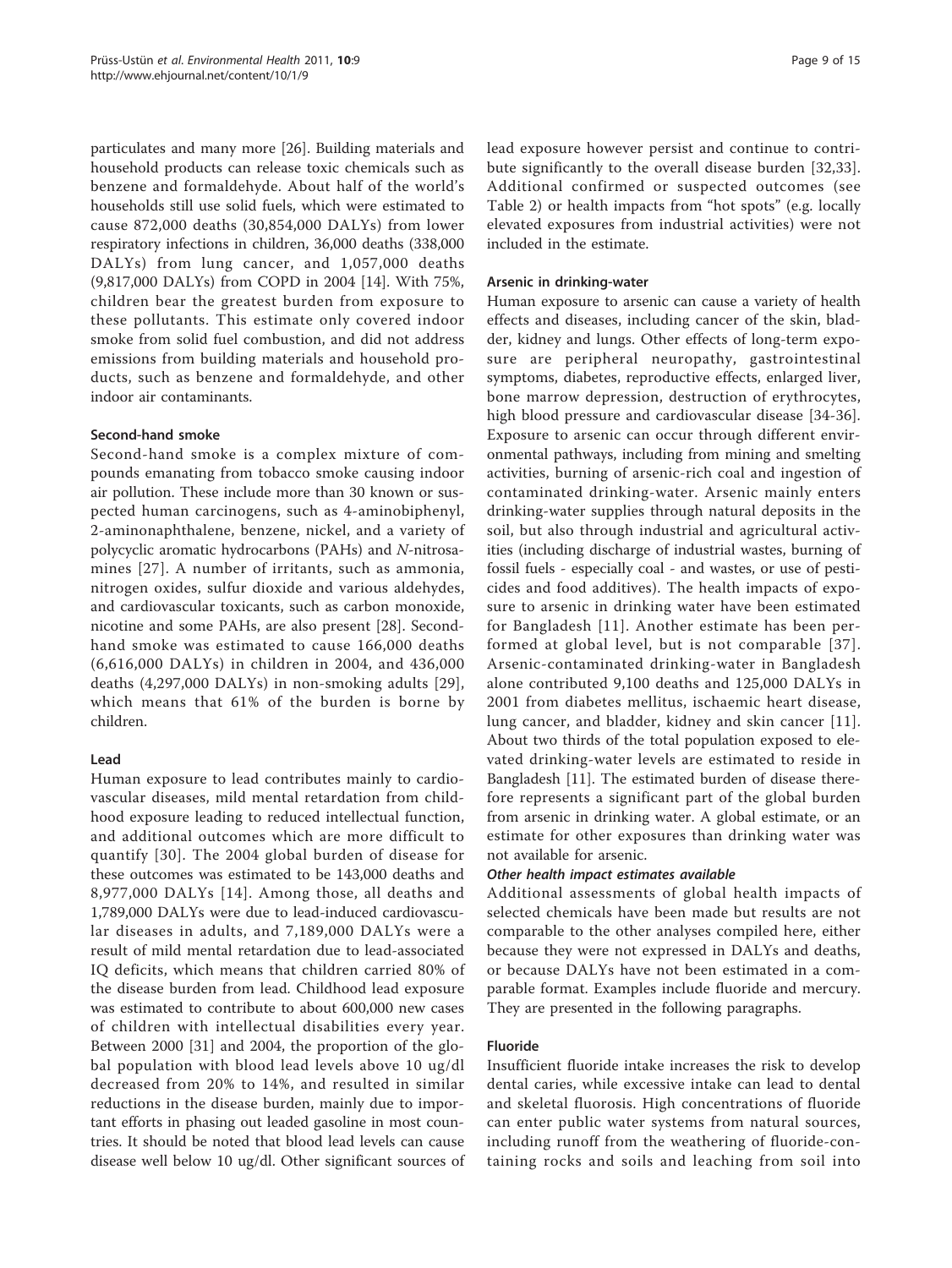<span id="page-9-0"></span>groundwater. Fluoride pollution from various industrial emissions can also contaminate water supplies [[38\]](#page-13-0). Excessive fluoride concentrations in drinking water was estimated to have caused about 47 million of dental fluorosis cases and 20 million skeletal fluorosis cases in 17 countries (in terms of prevalence, based on point estimates published between 1953 and 2000) [[39\]](#page-13-0).

#### Mercury

Mercury compounds are toxic to the nervous, digestive, cardiovascular and immune systems, to the lungs, kidneys, skin, eyes, and gastrointestinal tract, and adversely impact on development [[40,41\]](#page-13-0). Mercury releases in the environment result mainly from human activity, for example emissions from coal-fired power plant, and the use of mercury-containing products. Once in the environment, elemental mercury is naturally transformed into methylmercury that bioaccumulates in fish and shellfish. Human exposure occurs mainly through inhalation of elemental mercury vapors during industrial processes and through consumption of contaminated fish and shellfish. Transplacental exposure of the foetus may also occur [[42\]](#page-13-0). The analysis of disease burden from methylmercury was limited to cognitive impacts and mild mental retardation. It was estimated that, among selected subsistence fishing populations, between 1.5/1000 and 17/1000 children showed cognitive impacts caused by the consumption of fish containing methylmercury. These results are however not comparable to estimates of deaths and DALYs [\[41,43\]](#page-13-0).

#### Results on data used in the burden of disease estimates

Exposures used in the burden of disease estimates have included (a) international databases or systematic reviews of monitoring/modelling of environmental levels, such as for outdoor air pollution [[44](#page-13-0),[45](#page-13-0)] and arsenic [\[11](#page-12-0),[37\]](#page-13-0) (b) international databases or systematic reviews of survey data, such as for indoor air pollution [[46\]](#page-13-0) and second-hand smoke [[29\]](#page-13-0) (c) systematic reviews of bio-monitoring data, such as blood lead levels [[31,47](#page-13-0)], or (d) international databases or systematic reviews of occupational exposures by sector or occupational category, such as for occupational carcinogens [\[48](#page-13-0)] or occupational particulates [[15](#page-12-0)]. These exposure data have been combined with exposure-risk information from major reviews or epidemiological studies to result in burden of disease estimates. Examples include lead and hypertension or cardiovascular effects [[49,50\]](#page-13-0); lead and children's intellectual function [[51,52\]](#page-13-0); outdoor air pollution and cardiopulmonary disease [[53](#page-13-0)]; second-hand smoke and related outcomes [[27,28,54](#page-13-0)]; arsenic in drinking-water and related outcomes [[55\]](#page-13-0); occupational exposure and lung cancer [[56](#page-13-0)] or asbestos [[57](#page-13-0)]). The estimation of acute effects from chemicals at population level has generally been based on the direct assessment

of cases or deaths, such as mortality statistics for unintentional poisonings [\[58](#page-13-0)] and systematic reviews of vital statistics, autopsy reports, surveillance systems, hospitalbased studies etc. for suicides involving pesticides [\[12](#page-12-0)].

#### **Discussion**

# Estimated burden of disease from chemicals

This review shows that, based on estimations available to date, the global burden of disease attributable to environmental exposure and management of selected chemicals amounts to at least 4.9 million deaths (86 million DALYs) per year. This represents 8.3% of the total deaths and 5.7% of the total burden of disease in DALYs worldwide. For comparison, this is more than the burden of all cancers worldwide, which account for 5.1% of all DALYs [\[58](#page-13-0)]. Fifty-four percent of this burden (counted in DALYs) is borne by children under the age of 15 years. The share of the total disease burden is considerable, and supports the need for further public health considerations in this area. By far the largest disease burden is related to exposure to air pollution mixtures with 70% of the total (Figure 2). Our estimate includes available information for chemicals in a broad sense, i.e. not only industrial and agricultural chemicals but also air pollutants and some naturally occurring chemicals. Available information for industrial and agricultural chemicals and acute poisonings only (i.e. without air pollution nor arsenic-contaminated drinking-water) amounts to a global burden of disease of at least 1.2 million deaths (25 million DALYs), corresponding to 2.0% of the total deaths and 1.7% of the total burden of disease worldwide.

#### Limitations

The global estimates presented in this article undoubtedly underestimate the real burden attributable to chemicals. Comparing the identified disease burden from chemicals with the health effects listed in Table [2](#page-3-0) shows that only limited relevant exposures and some of the health impacts they cause have so far been quantified at

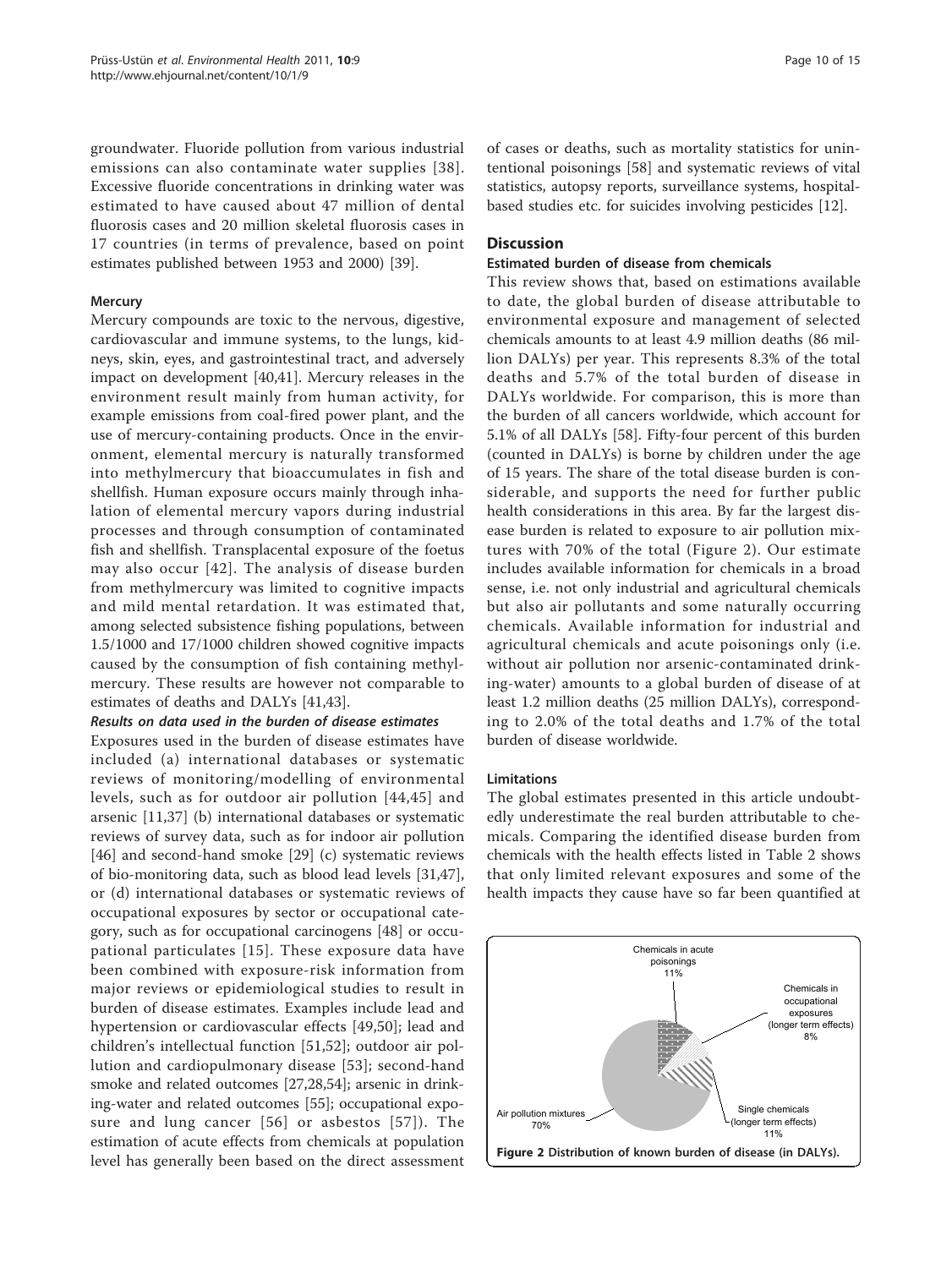population level. There are several reasons for this underestimate: (a) Quantified exposure-response relationships, supported by strong evidence, between many chemicals and their health outcomes are lacking. Establishing further links between certain chemicals and their health hazards would be useful but may be complex; (b) Large-scale exposure data are insufficient. Even chemicals with health consequences supported by strong evidence of causality therefore bear considerable knowledge gaps in terms of population impact; (c) This analysis also failed to capture much of the health impacts from exposure to polluted sites which are estimated to put at risk more than 56 million people worldwide [\[59](#page-13-0)]; such locally-specific health impacts are difficult to estimate with available methods and should be considered separately.

As this review is mostly built on previous estimates developed by WHO - given the limited availability of other estimates - the use of rigorous methods further contributes to restricting the estimates to only those supported by strong evidence and to ICD disease categories rather than including all health outcomes. Development of additional estimates would contribute to obtaining a fuller picture of the population health impacts from chemicals.

This review is also limited in its scope: Not all chemicals have been reviewed here, but only toxic exposures to chemicals which can be significantly reduced or eliminated through environmental and occupational management as described in the background section. Therefore lifestyle issues, such as active smoking or other substance abuse, have not been taken into account here. The same applies to chemicals acting on health through radiation rather than their toxic properties.

Significant examples of chemicals with yet unknown burden of disease include: a) chronic exposure to toxic pesticides; b) exposure to mercury c) exposure to cadmium, d) exposure to additional occupational carcinogens. It is, unfortunately, not possible to conduct estimates based on the different modes of action by which chemicals exert their toxic effects, such as through endocrine, immune or other systems.

While certain outcomes, such as those resulting from acute poisonings or high-level exposures, may easily be traced back to chemicals, other delayed or sub-clinical health effects such as cancers or certain neurological diseases are much more difficult to allocate to specific exposures (Figure [3](#page-11-0)). This is particularly true for diseases with long lag-times from exposures, complex exposure assessment, and often non-specific health outcomes. Also current toxicological test systems have limitations in their ability to predict effects in humans. Figure [2](#page-9-0) schematically represents the possible fraction of the true burden of disease from chemical exposure that has effectively been traced back with sufficient scientific evidence to chemicals. It highlights that acute poisonings, outcomes caused by high-level exposures and rare health effects in more controlled occupational environments are often easier to trace back to chemicals than health effects resulting from the more frequent but lower-level exposures.

Uncertainty estimates were rarely available for the identified burden of disease estimates, and even if they were, they mostly relied on expert opinion or variation of selected input parameters rather than more systematic assessments. This was due to difficulties in the evaluation of the numerous uncertainties inherent to burden of disease estimates, which stem from exposure and exposureresponse relationships, their extrapolation from one population to another or other parameter or model uncertainties. Sources of uncertainties were different for each of the assessed risk factors, and additional information on their specific sources can be found in the original publications (see references in Table [3](#page-5-0)).

The estimated disease burden does not show the important beneficial effects of long-term regulation of chemicals in food, consumer and other chemical products, industrial emissions and workers' protection which have already prevented a significant fraction of the disease burden that would have occurred had these controls not been in place. This is due to the fact that the burden of disease estimates represent a "snapshot" for about the year 2004, and limited information on trends. For example, in 2003, the European Commission forecast the health benefits of its REACH legislation to be 50 billion Euros over 30 years [[60\]](#page-13-0).

To improve exposure information, bio-monitoring initiatives are developing, and should continue improving large-scale exposure information [[61](#page-13-0)[,62](#page-14-0)]. New strategies and initiatives have been implemented which might change the picture of chemical exposure and risk assessment and could improve estimation of disease burden caused by chemicals (e.g. the REACH programme [[60](#page-13-0)], the High Throughput Screening Initiative [[63\]](#page-14-0)). In addition, alternative, innovative methods may be required to estimate the full health impacts involving chemicals at population level, using for example a combination of disease trends, exposure patterns, biomarkers, and an improved understanding of the human relevance of effects seen in chemical testing systems.

#### Link to policy initiatives

In 2002 at the World Summit on Sustainable Development (WSSD), governments renewed their commitment to the sound management of chemicals throughout their life cycle and of hazardous wastes. Governments aim to assure, by 2020, that chemicals are used and produced in ways that lead to the minimization of significant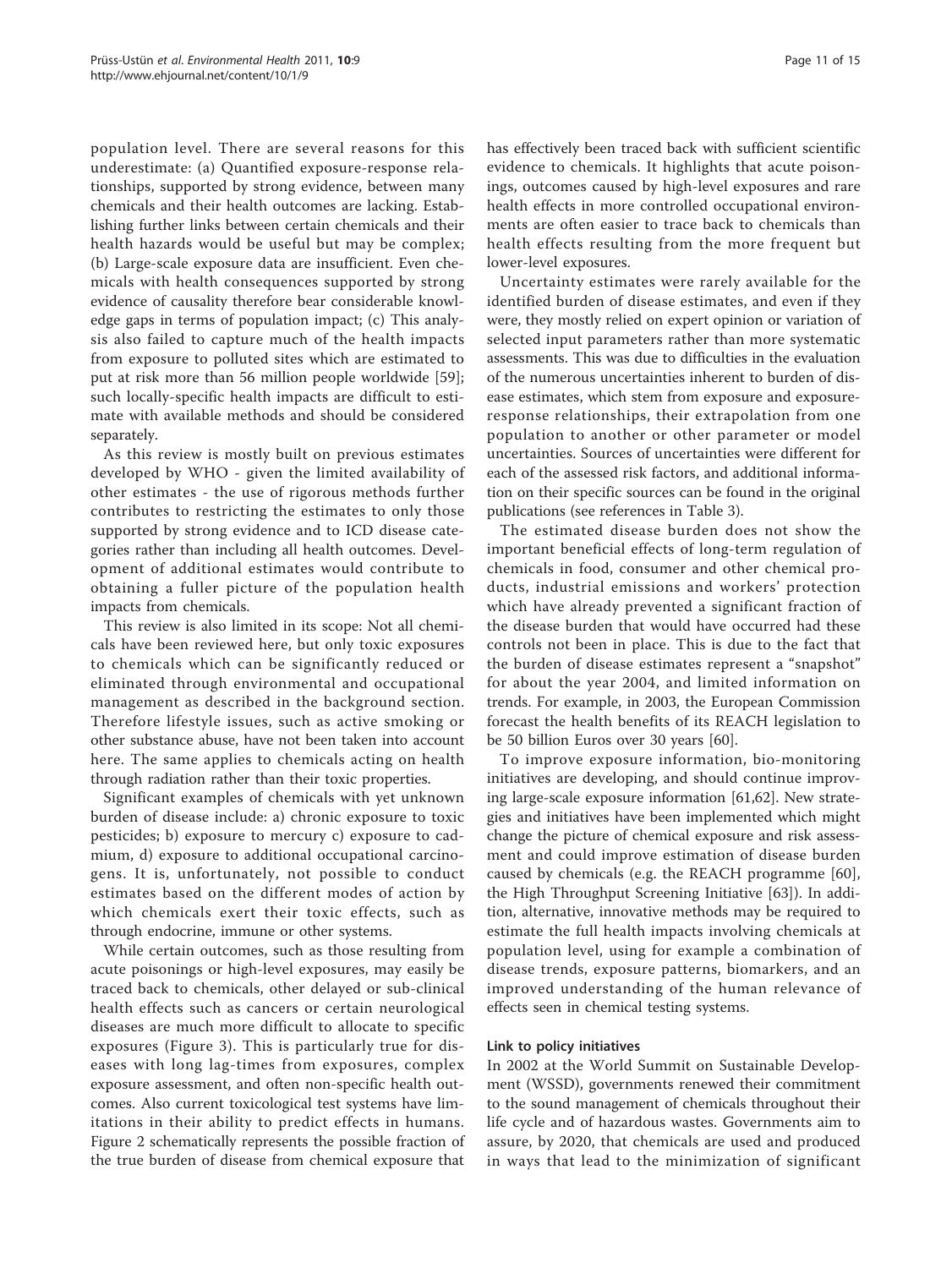<span id="page-11-0"></span>

adverse effects on human health and the environment, using transparent science-based risk assessment procedures and science-based risk management procedures. The burden of disease information presented here shows that this goal has not been reached, and the limited available trend information indicates that renewed efforts will be required over the next decade to 2020. This is despite the knowledge that has long existed about the adverse health impacts of lead, mercury, asbestos and the other chemicals considered in this paper.

While the estimation of the burden of disease attributable to air pollution and naturally occurring chemicals has involved exposure and risks assessments by health or environment authorities, managing these exposures and reducing risk often requires action by other sectors and stakeholders, including regulatory bodies, industry and civil society. These actors are often different than those responsible for the sound management of agricultural and industrial chemicals. For example, health

impacts and exposure to air pollution can primarily be modified through action in the energy and transport sectors and the industry, while arsenic in drinking-water is managed through the water sector. Other exposures involve chemicals only as a side-product of energy generation or of tobacco consumption, such as the main contributions to outdoor and indoor air pollution. Reducing human exposure to air pollutants and naturally occurring chemicals therefore requires efforts from a wide range of stakeholders, including industry and civil society.

Our review indicates that public health can be improved substantially, and in some cases relatively quickly, by identifying and implementing further effective interventions on chemicals of major public health concern including those addressed in this article. It is particularly urgent to address those chemical such lead and asbestos for which evidence, exposure and policy options have been known for quite some time, international agreements are in place, but exposure and effects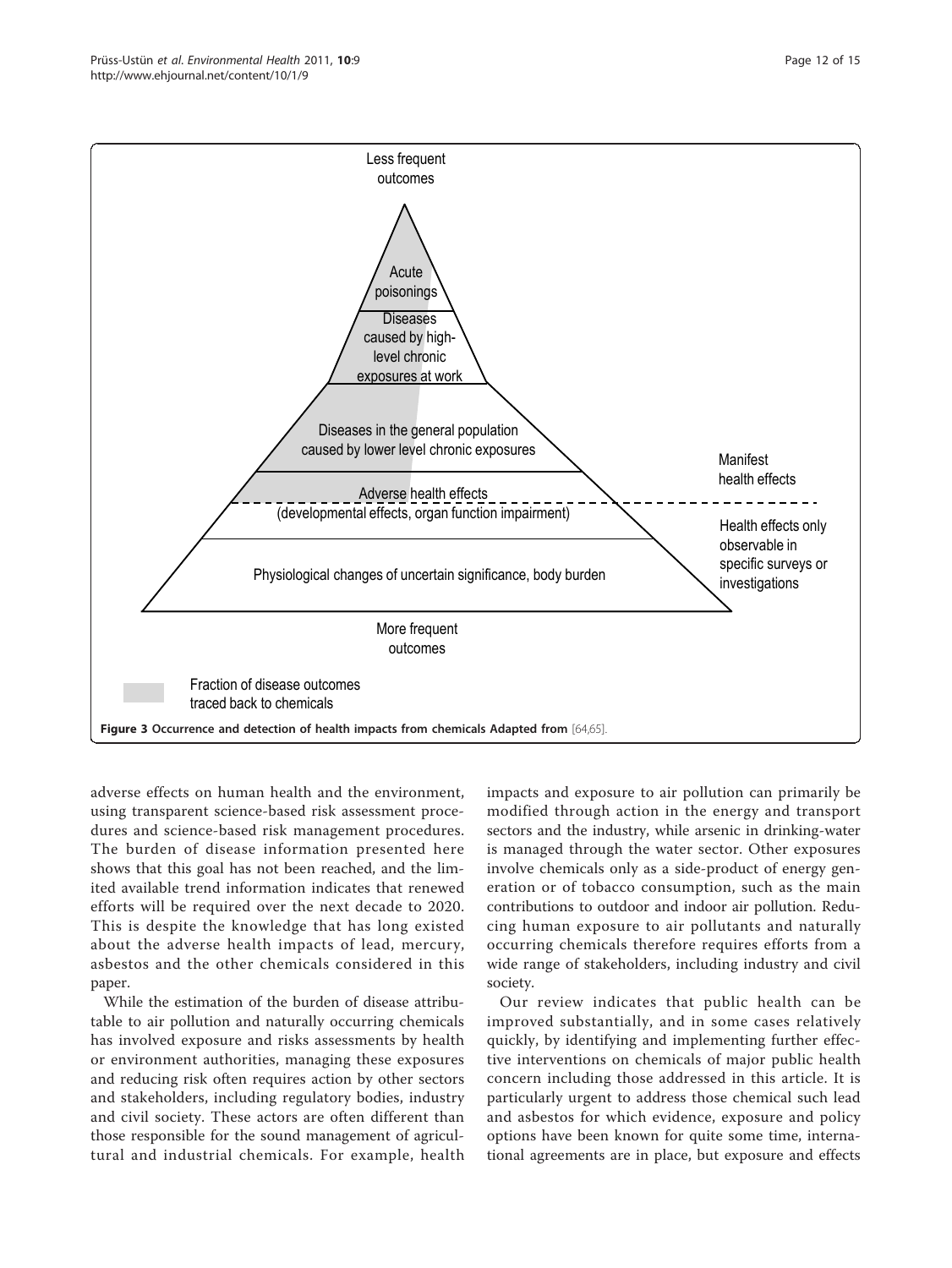<span id="page-12-0"></span>are still significant in several populations. In addition governments can improve public health by collecting information to identify the additional hazardous chemicals to which their populations are exposed in order to take action on the most important problems. Finally, research aiming to improve our understanding of the link between chemicals and negative health impacts is imperative in order to prioritize actions and assess their effectiveness.

# Conclusions

This review shows that the currently known disease burden from chemicals is large, and that the yet unknown burden may be considerable. Although underestimated, the global burden of disease attributable to chemicals is useful information for international, regional and national decision-makers from the different sectors and programmes who have a role to play in reducing human exposure to toxic chemicals (Figure [1\)](#page-1-0). This review supports that further attention should focus on investigating population health impacts from chemicals, and on the preventive measures limiting harmful exposures to chemicals.

The estimated burden of disease from chemicals and its preventable fraction provides an indication of how much disease burden could be prevented through targeted action, and will facilitate the evaluation and monitoring of these actions in the future. For example the proportion of people with blood lead levels above 10 ug/dl globally decreased from 20% to 14%, alongside similar reductions in the disease burden it caused. This reduction is due mostly to the phase out of leaded gasoline in most countries, providing a powerful example of the impact risk management can have in a relatively short time.

# Additional material

[Additional file 1: S](http://www.biomedcentral.com/content/supplementary/1476-069X-10-9-S1.PDF)earch terms used in Pubmed. Contains search terms used in the search of articles in Pubmed databases

#### Abbreviations

COPD: Chronic Obstructive Pulmonary Disease; CRA: Comparative Risk Assessment; DALY: Disability Adjusted Life Years; ICD: International Classification of Diseases; IQ: Intellectual Quotient; IARC: International Agency for Research on Cancer; PAH: Polycyclic Aromatic Hydrocarbon; REACH: Registration, Evaluation, Authorisation and Restriction of Chemicals; WHO: World Health Organization.

#### Acknowledgements

The authors thank Dr Gretchen Stevens and the peer reviewers for the useful comments they provided. The authors alone are responsible for the views expressed in this publication, which do not necessarily reflect the decisions or the stated policy of WHO or of its Member States. All authors read and approved the final manuscript.

#### Author details

<sup>1</sup>Department of Public Health and Environment, World Health Organization, av. Appia 20, 1211 Geneva 27, Geneva, Switzerland. <sup>2</sup>Regional Office for Europe, World Health Organization, Scherfigsvej 8, DK-2100 Copenhagen Ø, Denmark.

#### Authors' contributions

APU reviewed the literature, synthesized the data and drafted the main part of the manuscript. PH provided input to the drafting process. CV drafted the section 'link to policy initiatives' and reviewed the draft. Roberto Bertollini provided overall guidance and reviewed the draft. All authors read and approved the final manuscript.

#### Competing interests

The authors declare that they have no competing interests.

Received: 31 August 2010 Accepted: 21 January 2011 Published: 21 January 2011

#### References

- International Programme on Chemical Safety: Human exposure assessment. Environmental Health Criteria, No. 214 Geneva: World Health Organization; 2000 [\[http://www.inchem.org/documents/ehc/ehc/ehc214.](http://www.inchem.org/documents/ehc/ehc/ehc214.htm) [htm](http://www.inchem.org/documents/ehc/ehc/ehc214.htm)].
- 2. International Programme on Chemical Safety: Principles for evaluating health risks in children associated with exposure to chemicals. Environmental Health Criteria, No. 237 Geneva: World Health Organization; 2008 [\[http://www.inchem.org/documents/ehc/ehc/ehc237.pdf\]](http://www.inchem.org/documents/ehc/ehc/ehc237.pdf).
- 3. World Health Organization: Air Quality Guidelines-Global Update 2005. Particulate matter, ozone, nitrogen dioxide and sulfur dioxide Copenhagen: World Health Organization Regional Office for Europe; 2005 [\[http://](http://whqlibdoc.who.int/hq/2006/WHO_SDE_PHE_OEH_06.02_eng.pdf) [whqlibdoc.who.int/hq/2006/WHO\\_SDE\\_PHE\\_OEH\\_06.02\\_eng.pdf\]](http://whqlibdoc.who.int/hq/2006/WHO_SDE_PHE_OEH_06.02_eng.pdf).
- 4. World Health Organization: Guidelines for drinking-water quality. 3 edition. Geneva; 2008 [\[http://www.who.int/water\\_sanitation\\_health/dwq/gdwq3rev/](http://www.who.int/water_sanitation_health/dwq/gdwq3rev/en/) [en/](http://www.who.int/water_sanitation_health/dwq/gdwq3rev/en/)].
- 5. Levin ML: [The occurrence of lung cancer in man.](http://www.ncbi.nlm.nih.gov/pubmed/13124110?dopt=Abstract) Acta Unio Int Contra Cancrum 1953, 9:531-541.
- 6. Miettinen OS: [Proportion of disease caused or prevented by a given](http://www.ncbi.nlm.nih.gov/pubmed/4825599?dopt=Abstract) [exposure, trait or intervention.](http://www.ncbi.nlm.nih.gov/pubmed/4825599?dopt=Abstract) Am J Epidemiol 1974, 99:325-332.
- 7. Murray C, Lopez AD: The global burden of disease Geneva: World Health Organization, Harvard School of Public Health, World Bank; 1996.
- 8. Ezzati M, Lopez AD, Rodgers A, Vander Hoorn S, Murray CJL: [Selected](http://www.ncbi.nlm.nih.gov/pubmed/12423980?dopt=Abstract) [major risk factors and global and regional burden of disease.](http://www.ncbi.nlm.nih.gov/pubmed/12423980?dopt=Abstract) Lancet 2002, 360:1347-1360.
- 9. Ezzati M, Lopez AD, Rodgers A, Murray CJL, (Eds): Comparative Quantification of Health Risks Geneva: World Health Organization; 2004 [[http://www.who.int/publications/cra/en/\]](http://www.who.int/publications/cra/en/).
- 10. World Health Organization: The World Health Report 2002 Reducing risks, promoting healthy life Geneva; 2002 [[http://www.who.int/whr/2002/en/](http://www.who.int/whr/2002/en/index.html) [index.html\]](http://www.who.int/whr/2002/en/index.html).
- 11. Lokuge KM, Smith W, Caldwell B, Dear K, Milton AH: [The effect of arsenic](http://www.ncbi.nlm.nih.gov/pubmed/15289162?dopt=Abstract) [mitigation interventions on disease burden in Bangladesh.](http://www.ncbi.nlm.nih.gov/pubmed/15289162?dopt=Abstract) Environ Health Perspect 2004, 112:1172-1177.
- 12. Gunnell D, Eddleston M, Phillips MR, Konradsen F: [The global distribution](http://www.ncbi.nlm.nih.gov/pubmed/18154668?dopt=Abstract) [of fatal pesticide self-poisoning: systematic review.](http://www.ncbi.nlm.nih.gov/pubmed/18154668?dopt=Abstract) BMC Public Health 2007, 7:357.
- 13. Prüss-Ustün A, Corvalan C: Preventing disease through healthy environments: Towards an estimate of the environmental burden of disease Geneva: World Health Organization; 2006 [\[http://www.who.int/quantifying\\_ehimpacts/](http://www.who.int/quantifying_ehimpacts/publications/preventingdisease/en/index.html) [publications/preventingdisease/en/index.html\]](http://www.who.int/quantifying_ehimpacts/publications/preventingdisease/en/index.html).
- 14. World Health Organization: Global health risks: mortality and burden of diseases attributable to selected major risks Geneva; 2009 [[http://www.who.](http://www.who.int/healthinfo/global_burden_disease/global_health_risks/en/index.html) [int/healthinfo/global\\_burden\\_disease/global\\_health\\_risks/en/index.html\]](http://www.who.int/healthinfo/global_burden_disease/global_health_risks/en/index.html).
- 15. Concha-Barrientos M, Imel Nelson D, Driscoll T, Steenland NK, Punnett L, Fingerhut MA, Prüss-Üstün A, Leigh J, Tak SW, Corvalàn C: Selected occupational risk factors. In Comparative quantification of health risks. Edited by: Ezzati M, Lopez AD, Rodgers A, Murray CJL. World Health Organization; 2004.
- 16. Krieger R: Hayes' Handbook of Pesticide Toxicology. Amsterdam: Academic Press;, 3 2010.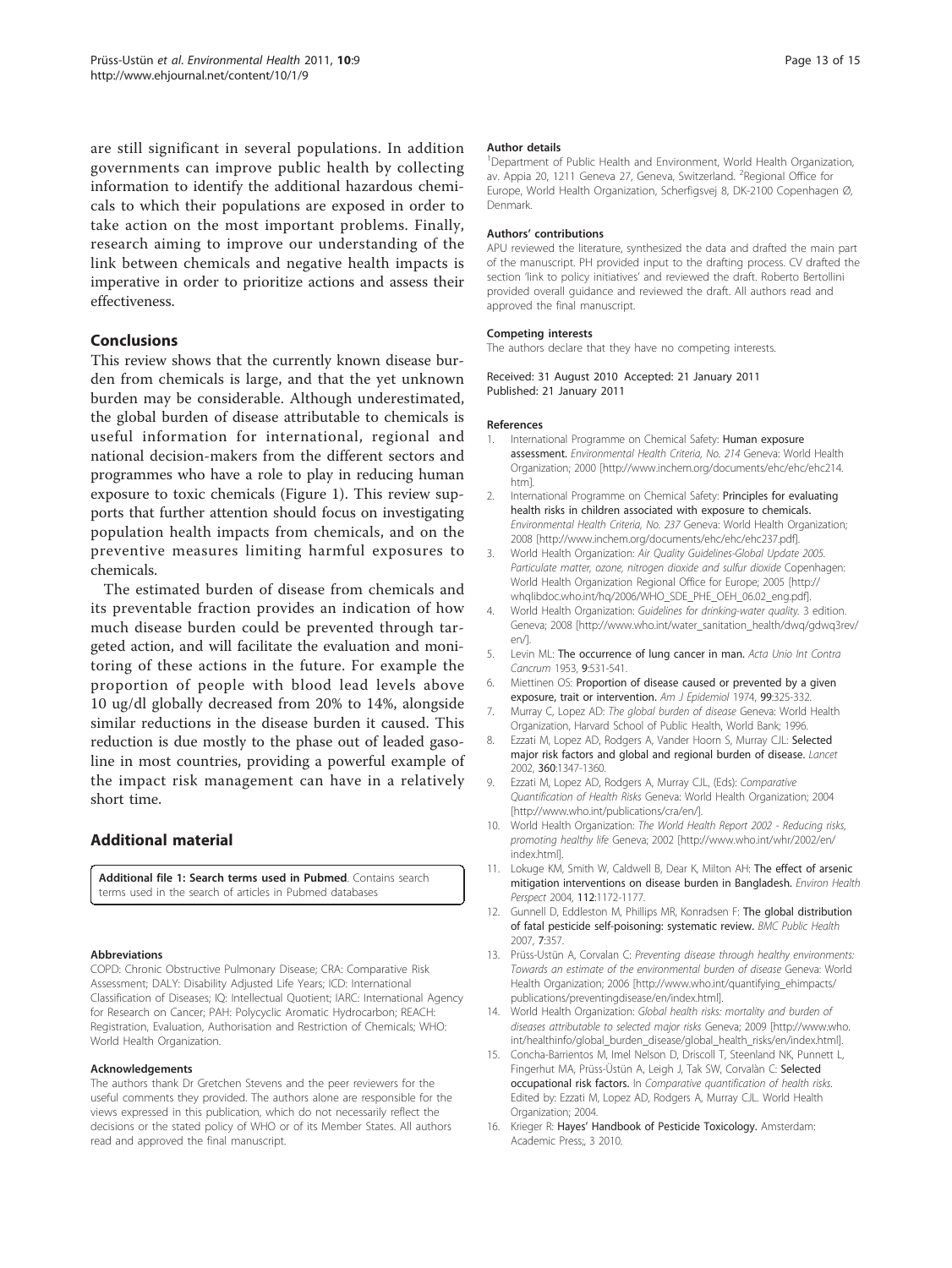- <span id="page-13-0"></span>17. Vijayakumar L, Satheesh-Babu B: Does 'no pesticide' [reduce suicides?](http://www.ncbi.nlm.nih.gov/pubmed/19617276?dopt=Abstract) Int J Soc Psychiatry 2009, 55:401-406.
- 18. Gunnell D, Fernando R, Hewagama M, Priyangika WDD, Konradsen F, Eddleston M: [The impact of pesticide regulations on suicide in Sri Lanka.](http://www.ncbi.nlm.nih.gov/pubmed/17726039?dopt=Abstract) Int J Epidemiol 2007, 36:1235-1242.
- 19. World Health Organization: Chrysotile Asbestos. Environmental Health Criteria, No. 203 Geneva: World Health Organization; 1998 [\[http://www.](http://www.inchem.org/documents/ehc/ehc/ehc203.htm) [inchem.org/documents/ehc/ehc/ehc203.htm\]](http://www.inchem.org/documents/ehc/ehc/ehc203.htm).
- 20. Driscoll T, Nelson DI, Steenland K, Leigh J, Concha-Barrientos M, Fingerhut M, Prüss-Ustün A: [The global burden of non-malignant](http://www.ncbi.nlm.nih.gov/pubmed/16299701?dopt=Abstract) [respiratory disease due to occupational airborne exposures.](http://www.ncbi.nlm.nih.gov/pubmed/16299701?dopt=Abstract) Am J Ind Med 2005, 48:432-45.
- 21. Baan R, Secretan B, Bouvard V, Benbrahim-Tallaa , Guha N, Freeman C, Galichet L, Cogliano V: Special Report: Policy; A review of human carcinogens–Part F: Chemical agents and related occupations. Lancet Oncology 2009, 10:1443-1444.
- 22. Rom WN, Markowitz SB: Environmental and occupational medicine Philadelphia: Lippincott Williams & Wilkins; 2007.
- 23. World Health Organization: Health aspects of air pollution. Copenhagen: World Health Organization Regional Office for Europe; 2004 [\[http://www.](http://www.euro.who.int/document/E83080.pdf) [euro.who.int/document/E83080.pdf](http://www.euro.who.int/document/E83080.pdf)].
- 24. Cohen AJ, Anderson HR, Ostro B, Pandey KD, Krzyzanowski M, Künzli N, Gutschmidt K, Pope CA III, Romieu I, Samet JM, Smith KR: Urban air pollution. In Comparative quantification of health risks. Edited by: Ezzati M, Lopez AD, Rodgers A, Murray CJL. World Health Organization; 2004.
- 25. Sastry N: [Forest fires, air pollution, and mortality in southern Asia.](http://www.ncbi.nlm.nih.gov/pubmed/11852832?dopt=Abstract) Demography 2002, 39:1-23.
- 26. Smith KR, Mehta S, Maeusezahl-Feuz M: Indoor air pollution from solid household fuels. In Comparative quantification of health risks. Edited by: Ezzati M, Lopez AD, Rodgers A, Murray CJL. World Health Organization; 2004.
- 27. International Agency for Research on Cancer: Tobacco smoke and involuntary smoking. IARC Monograph on the Evaluation of Carcinogenic Risks to Humans, No. 83] Lyon: World Health Organization; 2004 [\[http://](http://monographs.iarc.fr/ENG/Monographs/vol83/index.php) [monographs.iarc.fr/ENG/Monographs/vol83/index.php](http://monographs.iarc.fr/ENG/Monographs/vol83/index.php)].
- 28. United States Surgeon General: The Health Consequences of Involuntary Exposure to Tobacco Smoke: A Report of the Surgeon General Atlanta: United States Department of Health and Human Services, Centers for Disease Control and Prevention, Coordinating Center for Health Promotion, National Center for Chronic Disease Prevention and Health Promotion, Office on Smoking and Health; 2006 [[http://www.surgeongeneral.gov/library/](http://www.surgeongeneral.gov/library/secondhandsmoke/) [secondhandsmoke/\]](http://www.surgeongeneral.gov/library/secondhandsmoke/).
- 29. Öberg M, Woodward A, Jaakkola MS, Peruga A, Prüss-Ustün A: [Worldwide](http://www.ncbi.nlm.nih.gov/pubmed/21112082?dopt=Abstract) [burden of disease from exposure to second-hand smoke: a retrospective](http://www.ncbi.nlm.nih.gov/pubmed/21112082?dopt=Abstract) [analysis of data from 192 countries.](http://www.ncbi.nlm.nih.gov/pubmed/21112082?dopt=Abstract) Lancet 2011, 377:139-146.
- 30. Fewtrell L, Kaufmann RB, Prüss-Ustün A: Lead: Assessing the environmental burden of disease at national and local levels. Geneva: World Health Organization; 2003 [\[http://www.who.int/](http://www.who.int/quantifying_ehimpacts/publications/9241546107/en/index.html) [quantifying\\_ehimpacts/publications/9241546107/en/index.html\]](http://www.who.int/quantifying_ehimpacts/publications/9241546107/en/index.html).
- 31. Prüss-Ustün A, Fewtrell L, Landrigan P, Ayuso-Mateos JL: Lead exposure. In Comparative quantification of health risks. Edited by: Ezzati M, Lopez AD, Rodgers A, Murray CJL. World Health Organization; 2004.
- 32. Meyer PA, Brown MJ, Falk H: [Global approach to reducing lead exposure](http://www.ncbi.nlm.nih.gov/pubmed/18436472?dopt=Abstract) [and poisoning.](http://www.ncbi.nlm.nih.gov/pubmed/18436472?dopt=Abstract) Mutat Res 2008, 659:166-175.
- 33. Haefliger P, Mathieu-Nolf M, Lociciro S, Ndiaye C, Coly M, Diouf A, Lam Faye A, Sow A, Tempowski J, Pronczuk J, Filipe AP, Bertollini R, Neira M: [Mass Lead Intoxication from Informal Used Lead-Acid Battery Recycling](http://www.ncbi.nlm.nih.gov/pubmed/20019903?dopt=Abstract) [in Dakar, Senegal.](http://www.ncbi.nlm.nih.gov/pubmed/20019903?dopt=Abstract) Environ Health Perspect 2009, 117:1535-1540.
- 34. International Agency for Research on Cancer: Arsenic in drinking-water. IARC Monographs on the evaluation of carcinogenic risks to humans, no. 84 Lyon: World Health Organization; 2004.
- 35. World Health Organization: Arsenic and Arsenic Compounds. Environmental Health Criteria, no. 224 World Health Organization; 2001.
- 36. Smith AH, Steinmaus CM: [Health effects of arsenic and chromium in](http://www.ncbi.nlm.nih.gov/pubmed/19012537?dopt=Abstract) [drinking water: recent human findings.](http://www.ncbi.nlm.nih.gov/pubmed/19012537?dopt=Abstract) Annu Rev Public Health 2009, 30:107-122.
- 37. Fewtrell L, Fuge R, Kay D: [An estimation of the global burden of disease](http://www.ncbi.nlm.nih.gov/pubmed/16075937?dopt=Abstract) [due to skin lesions caused by arsenic in drinking water.](http://www.ncbi.nlm.nih.gov/pubmed/16075937?dopt=Abstract) J Water Health 2005, 3:101-107.
- 38. Committee on Fluoride in Drinking Water, National Research Council: Fluoride in Drinking Water: A Scientific Review of EPA's Standards.

Washington: National Research Council of the National Academy; 2006 [[http://www.nap.edu/catalog.php?record\\_id=11571\]](http://www.nap.edu/catalog.php?record_id=11571).

- 39. Fewtrell L, Smith S, Kay D, Bartram J: [An attempt to estimate the global](http://www.ncbi.nlm.nih.gov/pubmed/17176823?dopt=Abstract) [burden of disease due to fluoride in drinking water.](http://www.ncbi.nlm.nih.gov/pubmed/17176823?dopt=Abstract) J Water Health 2006, 4:533-542.
- 40. Cohen JT, Bellinger DC, Shaywitz BA: [A quantitative analysis of prenatal](http://www.ncbi.nlm.nih.gov/pubmed/16242602?dopt=Abstract) [methyl mercury exposure and cognitive development.](http://www.ncbi.nlm.nih.gov/pubmed/16242602?dopt=Abstract) Am J Prev Med 2005, 29:353-365.
- 41. Poulin J, Gibb H: Mercury: Assessing the environmental burden of disease at national and local levels. Environmental Burden of Disease Series, no. 16 Geneva: World Health Organization; 2008.
- 42. Cohen J, Bellinger DC, Shaywitz B: [A quantitative analysis of prenatal](http://www.ncbi.nlm.nih.gov/pubmed/16242602?dopt=Abstract) [methyl mercury exposure and cognitive development.](http://www.ncbi.nlm.nih.gov/pubmed/16242602?dopt=Abstract) Am J Prev Med 2005, 29:353-65.
- 43. Spadaro JV, Rabl A: [Global Health Impacts and Costs Due to Mercury](http://www.ncbi.nlm.nih.gov/pubmed/18643818?dopt=Abstract) [Emissions.](http://www.ncbi.nlm.nih.gov/pubmed/18643818?dopt=Abstract) Risk Analysis 2008, 28:603-613.
- 44. European Environment Agency: AirBase. [\[http://www.eea.europa.eu/](http://www.eea.europa.eu/themes/air/airbase) [themes/air/airbase](http://www.eea.europa.eu/themes/air/airbase)].
- 45. World Bank: The little green data book Washington; 2006 [[http://](http://siteresources.worldbank.org/INTEEI/936214-1146251511077/20916989/LGDB2006.pdf) [siteresources.worldbank.org/INTEEI/936214-1146251511077/20916989/](http://siteresources.worldbank.org/INTEEI/936214-1146251511077/20916989/LGDB2006.pdf) [LGDB2006.pdf\]](http://siteresources.worldbank.org/INTEEI/936214-1146251511077/20916989/LGDB2006.pdf).
- 46. World Health Organization: WHO Household energy database. [\[http://](http://www.who.int/indoorair/health_impacts/he_database/en/) [www.who.int/indoorair/health\\_impacts/he\\_database/en/\]](http://www.who.int/indoorair/health_impacts/he_database/en/).
- 47. Fewtrell LJ, Prüss-Ustün A, Landrigan P, Ayuso-Mateos JL: [Estimating the](http://www.ncbi.nlm.nih.gov/pubmed/14757375?dopt=Abstract) [global burden of disease of mild mental retardation and cardiovascular](http://www.ncbi.nlm.nih.gov/pubmed/14757375?dopt=Abstract) [diseases from environmental lead exposure.](http://www.ncbi.nlm.nih.gov/pubmed/14757375?dopt=Abstract) Environ Res 2004, 94:120-133.
- 48. Finnish Institute of Occupational Health: CAREX International Information System on Occupational Exposure to Carcinogens. [\[http://www.ttl.fi/en/](http://www.ttl.fi/en/chemical_safety/carex/Pages/default.aspx) [chemical\\_safety/carex/Pages/default.aspx\]](http://www.ttl.fi/en/chemical_safety/carex/Pages/default.aspx).
- 49. Navas-Acien A, Guallar E, Silbergeld EK, Rothenberg SJ: [Lead exposure and](http://www.ncbi.nlm.nih.gov/pubmed/17431501?dopt=Abstract) [cardiovascular disease - a systematic review.](http://www.ncbi.nlm.nih.gov/pubmed/17431501?dopt=Abstract) Environ Health Perspect 2007, 115:472-482.
- 50. Schwartz J: [Lead, blood pressure, and cardiovascular disease in men.](http://www.ncbi.nlm.nih.gov/pubmed/7717767?dopt=Abstract) Arch Environ Health 1995, 50:31-37.
- 51. Lanphear BP, Hornung R, Khoury J, Yolton K, Baghurst P, Bellinger DC, Canfield RL, Dietrich KN, Bornschein R, Greene T, Rothernberg S, Needleman H, Schnaas L, Wasserman G, Graziano J, Roberts R: Low-level environmental lead exposure and children's intellectual function: an international pooled analysis. Environ Health Perspect; 2005:113:894-899.
- 52. Schwartz J: [Low-level lead exposure and children](http://www.ncbi.nlm.nih.gov/pubmed/8162884?dopt=Abstract)'s IQ: a meta-analysis [and search for a threshold.](http://www.ncbi.nlm.nih.gov/pubmed/8162884?dopt=Abstract) Environ Res 1994, 65:42-55.
- 53. Pope CA, Burnett RT, Thun MJ, Calle EE, Krewski D, Ito K, Thurston GD: [Lung](http://www.ncbi.nlm.nih.gov/pubmed/11879110?dopt=Abstract) [cancer, cardiopulmonary mortality, and long-term exposure to fine](http://www.ncbi.nlm.nih.gov/pubmed/11879110?dopt=Abstract) [particulate air pollution.](http://www.ncbi.nlm.nih.gov/pubmed/11879110?dopt=Abstract) JAMA 2002, 287:1132-1141.
- 54. California Environmental Protection Agency: Proposed Identification of Environmental Tobacco Smoke as a Toxic Air Contaminant. Sacramento: California Environmental Protection Agency, Air Resources Board; 2005 [[http://oehha.ca.gov/air/environmental\\_tobacco/2005etsfinal.html](http://oehha.ca.gov/air/environmental_tobacco/2005etsfinal.html)].
- Tsai SM, Wang TN, Ko YC: [Mortality for certain diseases in areas with high](http://www.ncbi.nlm.nih.gov/pubmed/10444040?dopt=Abstract) [levels of arsenic in drinking water.](http://www.ncbi.nlm.nih.gov/pubmed/10444040?dopt=Abstract) Arch Environ Health 1999, 54:186-193.
- 56. Steenland K, Burnett C, Lalich N, Ward E, Hurrell J: [Dying for work: The](http://www.ncbi.nlm.nih.gov/pubmed/12704620?dopt=Abstract) [magnitude of US mortality from selected causes of death associated](http://www.ncbi.nlm.nih.gov/pubmed/12704620?dopt=Abstract) [with occupation.](http://www.ncbi.nlm.nih.gov/pubmed/12704620?dopt=Abstract) Am J Ind Med 2003, 43:461-482.
- 57. Steenland K, Loomis D, Shy C, Simonsen N: [Review of occupational lung](http://www.ncbi.nlm.nih.gov/pubmed/8732921?dopt=Abstract) [carcinogens.](http://www.ncbi.nlm.nih.gov/pubmed/8732921?dopt=Abstract) Am J Ind Med 1996, 29:474-490.
- 58. World Health Organization: The global burden of disease: 2004 update Geneva; 2009 [\[http://www.who.int/healthinfo/global\\_burden\\_disease/](http://www.who.int/healthinfo/global_burden_disease/2004_report_update/en/index.html) [2004\\_report\\_update/en/index.html\]](http://www.who.int/healthinfo/global_burden_disease/2004_report_update/en/index.html).
- 59. McCartor A, Becker D: Blacksmith Institute's world's worst pollution problems report 2010 New York: Blacksmith Institute; 2010 [\[http://www.worstpolluted.](http://www.worstpolluted.org/2010-report.html) [org/2010-report.html](http://www.worstpolluted.org/2010-report.html)], Accessed November 16, 2010.
- 60. Commission of the European Communities: Commission staff working paper "Regulation of the European Parliament and of the Council concerning the Registration, Evaluation, Authorisation and Restrictions of Chemicals (REACH), establishing a European Chemicals Agency and amending Directive 1999/45/EC and Regulation (EC) on Persistent Organic Pollutants "1 Extended impact assessment". Brussels; 2003, COM (2003)644 final.
- 61. Centers for Disease Control: Fourth national report on human exposure to environmental chemicals. Updated tables, July 2010. Atlanta; 2010 [[http://www.cdc.gov/exposurereport/pdf/Update\\_Tables.pdf\]](http://www.cdc.gov/exposurereport/pdf/Update_Tables.pdf).